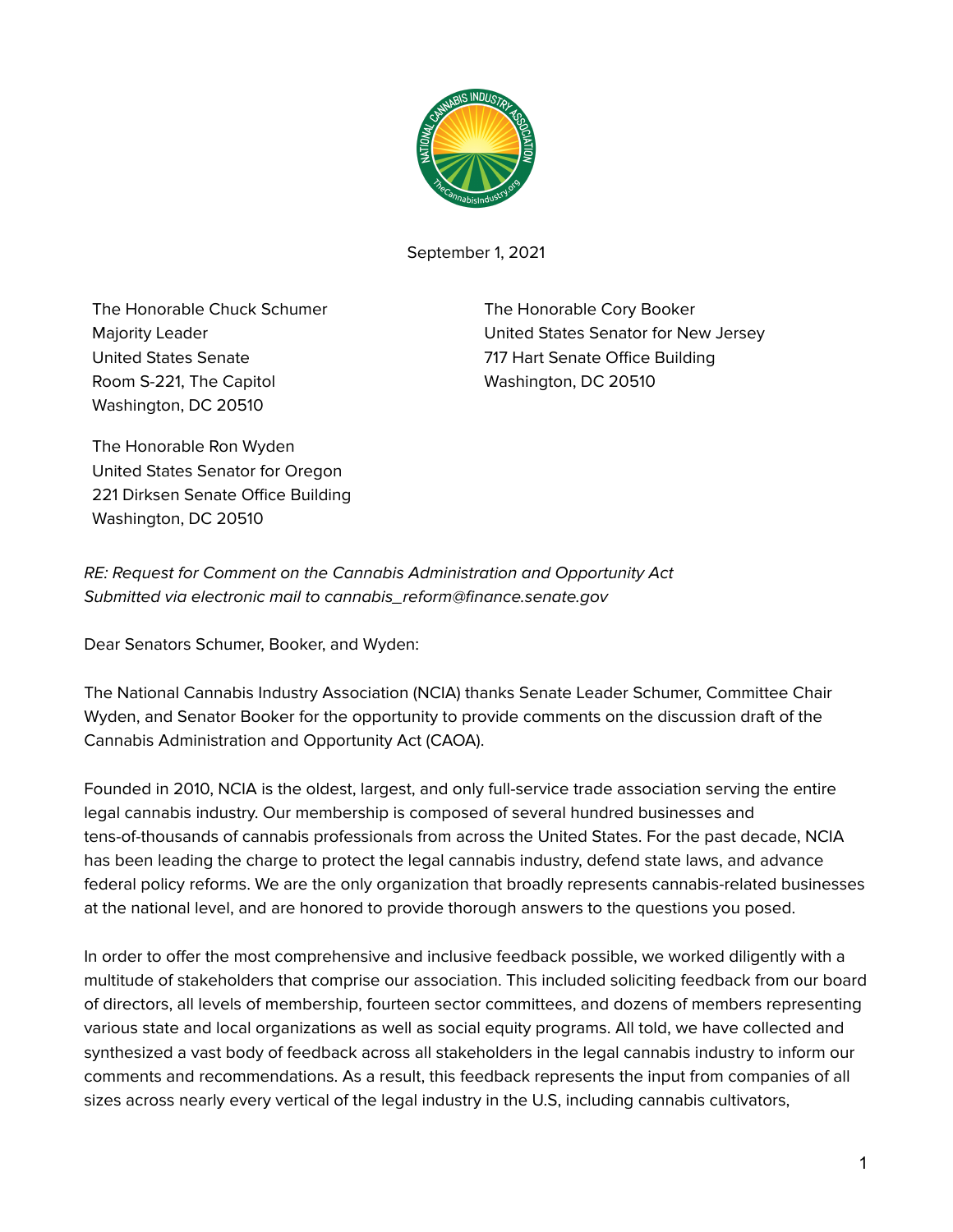manufacturers, distributors, retailers, equity operators, and innumerous ancillary businesses providing support services to these businesses.

Given your demonstrated focus on engaging with the people most directly impacted by cannabis policy reform, we hope the breadth and depth of our feedback will enable you to enact sound legislation which fosters the growth of a thriving and equitable legal cannabis industry. NCIA is committed to creating a vibrant legal industry that can sustain thousands of well-paying jobs while responsibly serving adult consumers and medical patients who rely on cannabis for relief. We are confident that you share this commitment with NCIA and trust you will seriously consider this feedback and that of our advocacy and industry allies. Given the nuances and complexities involved in some of the issues addressed by this draft legislation, there are some areas where NCIA stakeholders did not reach total consensus, or where we were unable to complete a thorough analysis at the present time. In these cases, we have included these viewpoints as viable options and look forward to working with stakeholders and Sponsoring Offices to determine the best paths forward.

That this bill looks to create restorative justice and to consider the complexities of how communities were negatively and disproportionately impacted by cannabis prohibition is of the utmost importance, and is greatly appreciated. In order to achieve this, we are encouraged that this discussion draft will result in the continued dialogue that is necessary to ensure that individual states do not continue to perpetuate illicit markets.

Thank you again for providing us this opportunity to weigh in on this thoughtful legislation. We look forward to working with you on the final draft and addressing any questions you might have in the weeks and months ahead.

Sincerely,

Aaron Smith CEO & Co-founder, National Cannabis Industry Association (NCIA)

Klanki OV. K

Khurshid Khoja Board Chairman & Policy Council Co-chair, NCIA

Michael Cooper Policy Council Co-chair, NCIA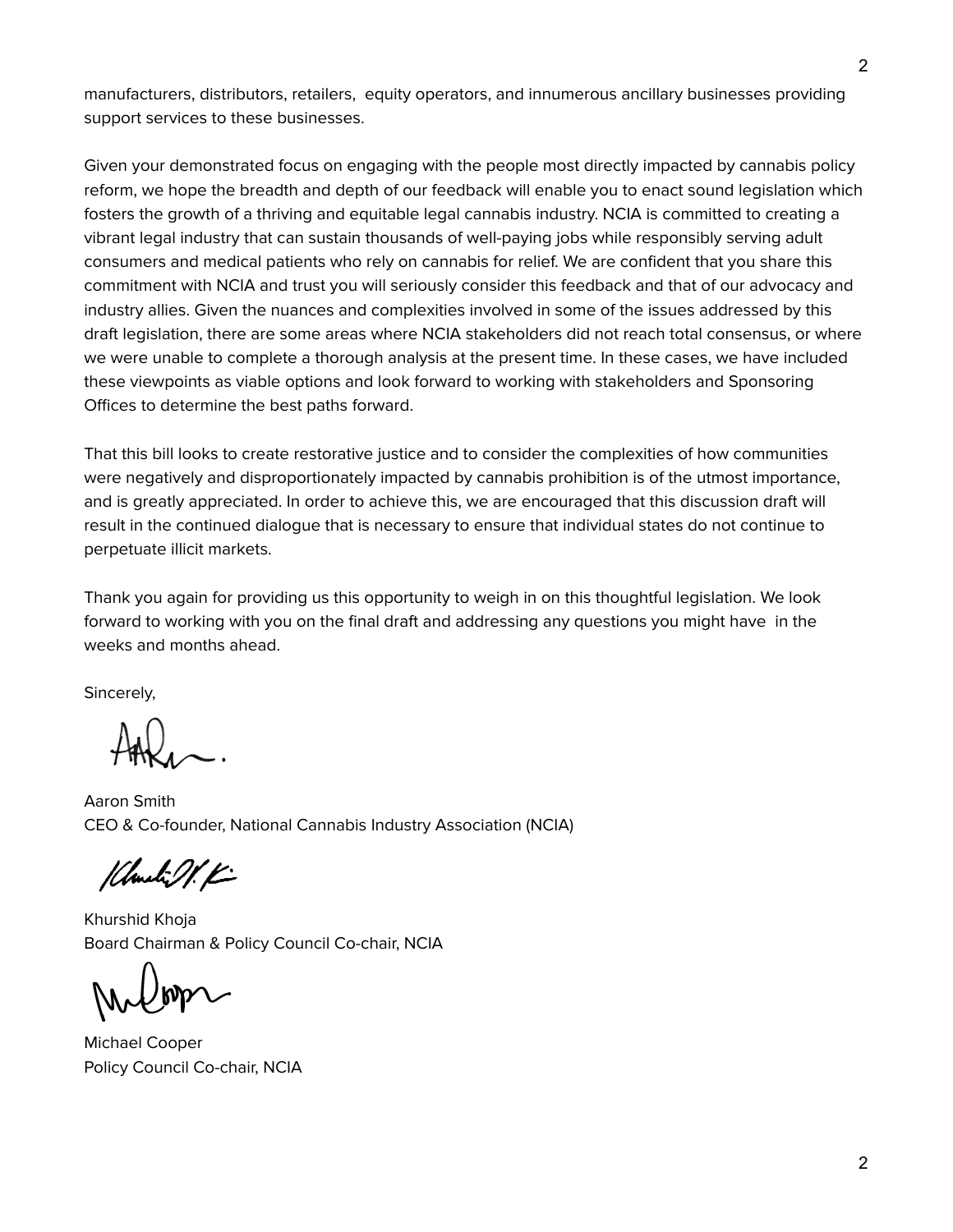# **National Cannabis Industry Association Cannabis Administration And Opportunity Act Discussion Draft Comments Published on September 1, 2021**

The Sponsoring Offices request comments on the new definition of "cannabis," including comments on

The appropriate way to measure the potency of cannabis and cannabis products;

—

- The interaction between the definition of "cannabis" and the definition of "hemp;"
- The interaction between the definition of "cannabis," "cannabis product," and FFDCA drugs containing cannabis;
- The appropriate classification and regulation of synthetically-derived THC; and
- Conforming amendments and interactions relating to the descheduling of cannabis and establishing a new definition outside of the Controlled Substances Act.

#### **The appropriate way to measure the potency of cannabis and cannabis products;**

Consistent and accurate potency testing is important to consumers and the industry. In order to maintain the successful markets we currently see at the state level, states should be able to continue to regulate the composition and potency of cannabis and cannabis products sold within their borders. However, to facilitate interstate commerce, consistent and accurate standards for testing of cannabis and cannabis products applicable across these markets are vital to build a transparent interstate marketplace that instills consumer confidence in their purchases.

When establishing testing standards under the Federal Food, Drug, and Cosmetics Act (FFDCA), the FDA should study state-level potency and chemical residual standards for best practices, or consider using voluntary consensus standards created from international Standards Developing Organizations, such as AOAC International.<sup>1</sup> The FDA should work with the states to incorporate the standards into their testing requirements to avoid unnecessary or duplicative testing.

We also urge a practical approach to testing and any potency thresholds established for individual dosage or package units that takes into account the reality of existing state regulated markets and the resilient illicit market. Any potency limits should be considered in light of the reality that such limitations will not be followed by the illicit market and may inadvertently promote purchasing of potentially unsafe unregulated products, as well as the penalization of the communities mentioned in the CAOA and thus perpetuating the effects of the War on Drugs on a practical level. We are encouraged and pleased not to see any of these caps included in the draft of the CAOA.

<sup>&</sup>lt;sup>1</sup> In 2020, AOAC's Expert Review Panel approved an analytical method for detecting and measuring cannabinoids in cannabis. Two standard methods that exist today are AOAC 2018.11: Quantitation of Cannabinoids in Cannabis Dried Plant Materials, Concentrates, and Oils, and AOAC 2018.10: Cannabinoid in Dried Flowers and Oil.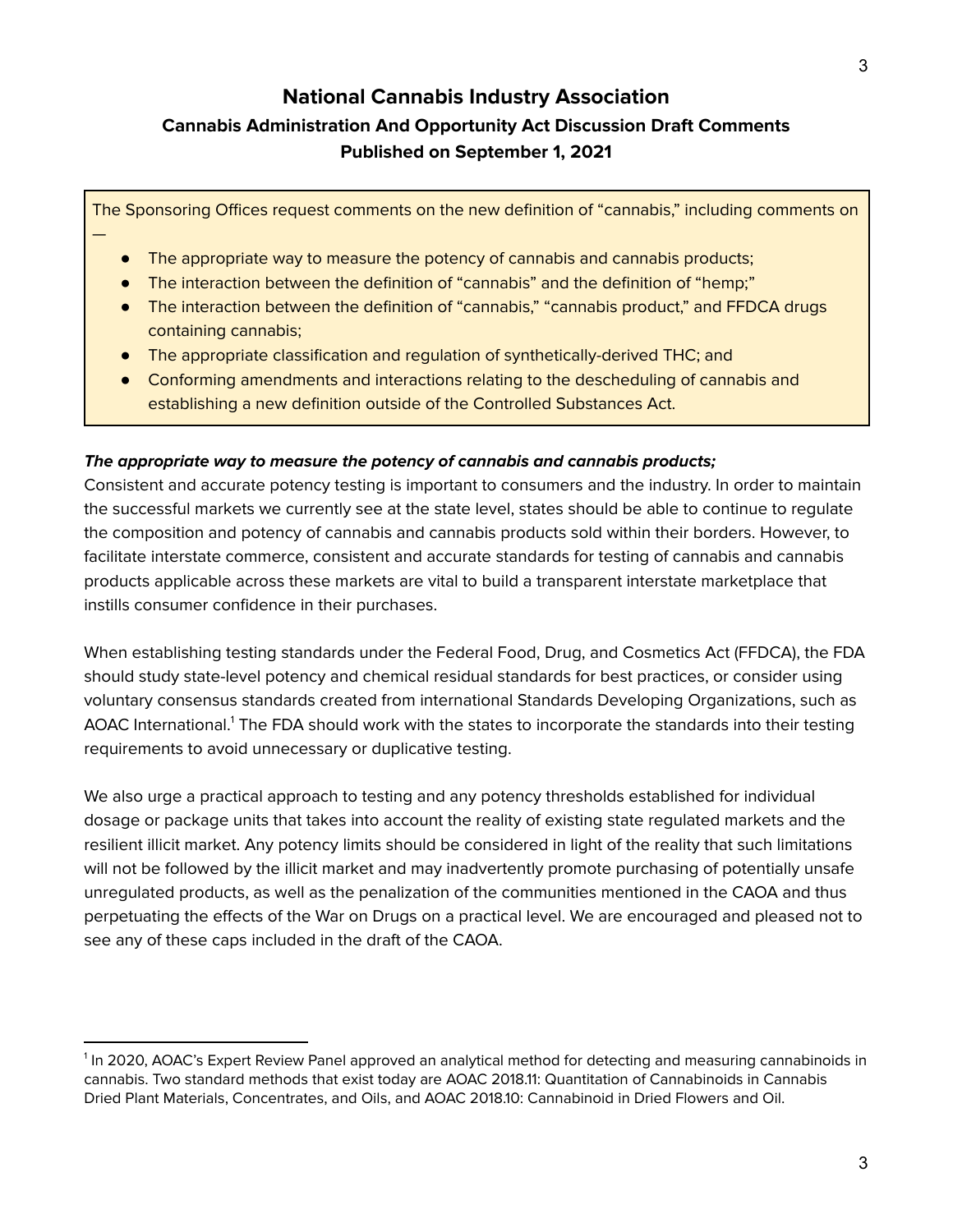#### **The interaction between the definition of "cannabis" and the definition of "hemp;"**

Consumer safety and commercial practicality dictates adopting different regulatory approaches for potentially psychotropic products, products with only de minimis levels of potentially psychotropic cannabinoids, and products with no psychotropic effect at all. We urge the Sponsoring Offices to review NCIA's October 2019 white paper, "Adapting a Regulatory [Framework](https://thecannabisindustry.org/wp-content/uploads/2019/09/RegulatoryFramework-WhitePaper-Final-9.30-2.pdf) for the Emerging Cannabis [Industry](https://thecannabisindustry.org/wp-content/uploads/2019/09/RegulatoryFramework-WhitePaper-Final-9.30-2.pdf)," in which we recommended that (i) pharmaceutical cannabinoid drugs continue to be regulated like other drugs, (ii) non-pharmaceutical psychotropic cannabis products be regulated like alcohol, while non-psychotropic cannabinoid-containing products be regulated like (iii) food/dietary supplements (ingested/inhalable products) or (iv) cosmetics (topical products).

Hemp is defined under the 2018 Farm Bill to include "the plant Cannabis sativa L. and any part of that plant, including … all derivatives, extracts, cannabinoids, isomers, acids, salts, and salts of isomers, whether growing or not, with a delta-9 tetrahydrocannabinol concentration of not more than 0.3 percent on a dry weight basis."<sup>2</sup> In contrast, the revised definition of "cannabis" in the CAOA only includes "all parts of the plant Cannabis sativa L., … the resin extracted from any part of such plant; and every compound, manufacture, salt, derivative, mixture, or preparation of such plant, its seeds or resin," and omits the terms "cannabinoids, isomers [and] acids." We encourage the Sponsoring Offices to conform the CAOA definition of "cannabis" to replace the word "salts" with the phrase "cannabinoids, isomers, acids, salts, and salts of isomers."

## **The interaction between the definition of "cannabis," "cannabis product," and FFDCA drugs containing cannabis;**

It seems clear that cannabis-infused products which include ingredients other than cannabis would be deemed "cannabis products." However, the Sponsoring Offices should also consider whether isolated cannabinoids derived from the cannabis plant, cannabis concentrates, and products made from cannabis flower are intended to fall under "cannabis" or "cannabis products," since the CAOA already defines "cannabis" to include "every compound, manufacture, salt, derivative, mixture, or preparation of such plant, its seeds or resin." It may be prudent for the Sponsoring Offices to consult the available state law definitions for various forms of cannabis goods, then consider revisiting the CAOA's definitions of "cannabis" and "cannabis product" as currently drafted.

In the interim, and for greater clarity, the Sponsoring Offices should consider adding the qualifier "containing greater than 0.3 percent delta-9-tetrahydrocannabinol on a dry weight basis," after the words "derived from cannabis" in the CAOA definition of "cannabis product." <sup>3</sup> This additional qualifier would help distinguish between cannabis products and hemp extracts, and conform to the DEA's current Interim Rule implementing the 2018 Farm Bill. This Interim Rule carves out both plants and plant derivatives "with a delta-9 tetrahydrocannabinol concentration of not more than 0.3 percent on a dry weight basis" out of

<sup>2</sup> 7 USC §1639o(1).

 $3$  Or such cannabinoid thresholds as may be amended or established through future legislation regarding the definition of cannabis under the 2018 Farm Bill.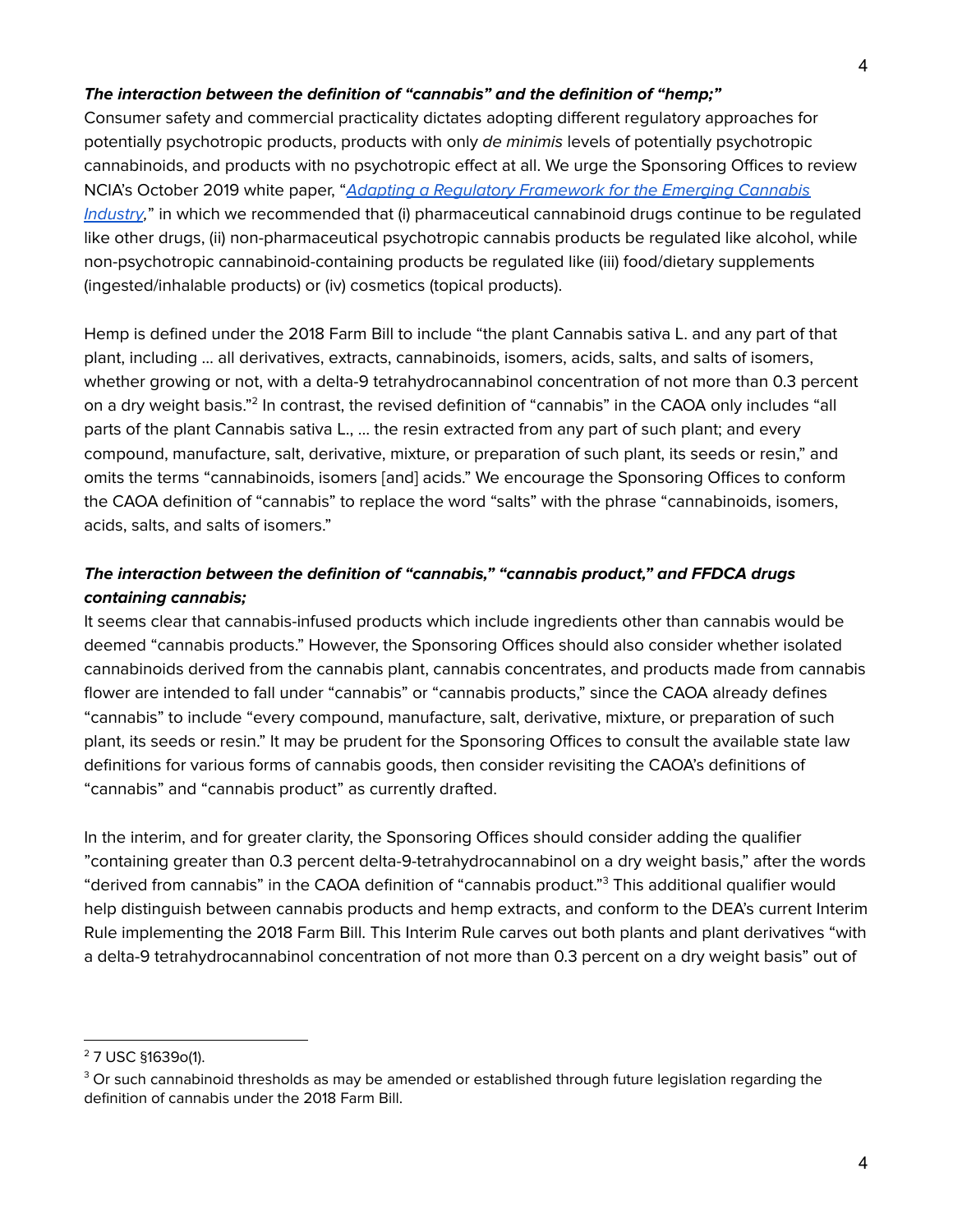the existing federal statutory and/or regulatory definitions for "marihuana," "tetrahydrocannabinols," and "marihuana extract." 4

Given the importance of creating effective regulations for these products, and in order to accomplish the Sponsoring Offices' stated policy goals, we look forward to further clarifying these definitions with the Sponsoring Offices prior to CAOA's formal introduction.

#### **The appropriate classification and regulation of synthetically-derived THC;**

As currently drafted, Sec. 101, of Title I, Subtitle A of the CAOA removes all "Tetrahydrocannabinols" from Subsection (c) of schedule I of section 202(c) of the Controlled Substances Act (21 U.S.C. 812), which would include synthetic THC molecules that are synthesized without plant material, but are chemically identical to endogenous phytocannabinoids derived from the cannabis plant. The CAOA's full repeal of the prohibition on all THC (natural and synthetic) would be consistent with the scope of the prohibition intended by Congress in the first place; put differently, because Congress specifically intended to capture synthetic THC when it initially scheduled this individual cannabinoid, removing THC from Schedule I specifically removes synthetically-derived THC.<sup>5</sup>

That said, NCIA believes there should continue to be meaningful distinctions between "synthetically derived" THC and "cannabimimetic agents." Such "cannabimimetic agents" like "K2" and "Spice" (which are already separately scheduled under from subsection (d) of schedule I of section 202(c) of the CSA (21 U.S.C. 812)), should remain scheduled given the public health issues caused by their consumption in place of cannabis. Conversely, all synthesized THC should be governed by implementing regulations adopted pursuant to the CAOA including potential limitations on the use of synthetic THC for potential forms of intended use. Moreover, the Sponsoring Offices may want to consider whether the intended use of such synthetic THC should inform the ultimate choice of applicable regulatory regime  $-e.g.,$  whether synthetic THC produced for medical research and pharmaceutical drug development should be governed by the FDA, even if the FDA would not be the lead regulator of synthetic THC intended for non-pharmaceutical purposes.

## **Conforming amendments and interactions relating to the descheduling of cannabis and establishing a new definition outside of the Controlled Substances Act.**

NCIA believes that the first and most important step of a comprehensive regulatory system for cannabis would be for Congress to remove "marihuana" and "tetrahydrocannabinols" from the CSA (otherwise known as "descheduling") as the CAOA indeed does. We further believe that descheduling is the only way to truly reform federal policy so that cannabis can be regulated in a sensible manner. We call for cannabis products, like other highly regulated consumables, to be regulated by the government agencies that currently regulate most food and drugs, primarily the Food and Drug Administration (FDA) and the Alcohol and Tobacco Tax and Trade Bureau (TTB) within the U.S. Department of the Treasury. Again, this is detailed in NCIA's "Adapting A Proven Regulatory [Framework](https://thecannabisindustry.org/wp-content/uploads/2019/09/RegulatoryFramework-WhitePaper-Final-9.30-2.pdf) for the Cannabis Industry."

<sup>&</sup>lt;sup>4</sup> See "Implementation of the Agriculture Improvement Act of 2018, A Rule by the Drug Enforcement Administration on 08/21/2020" at 85 FR 51639 (https://www.federalregister.gov/d/2020-17356).

<sup>5</sup> See Hemp Industries Assoc. v. DEA, 357 F.3d 1012 (9th Cir. 2004) at 1017-1018.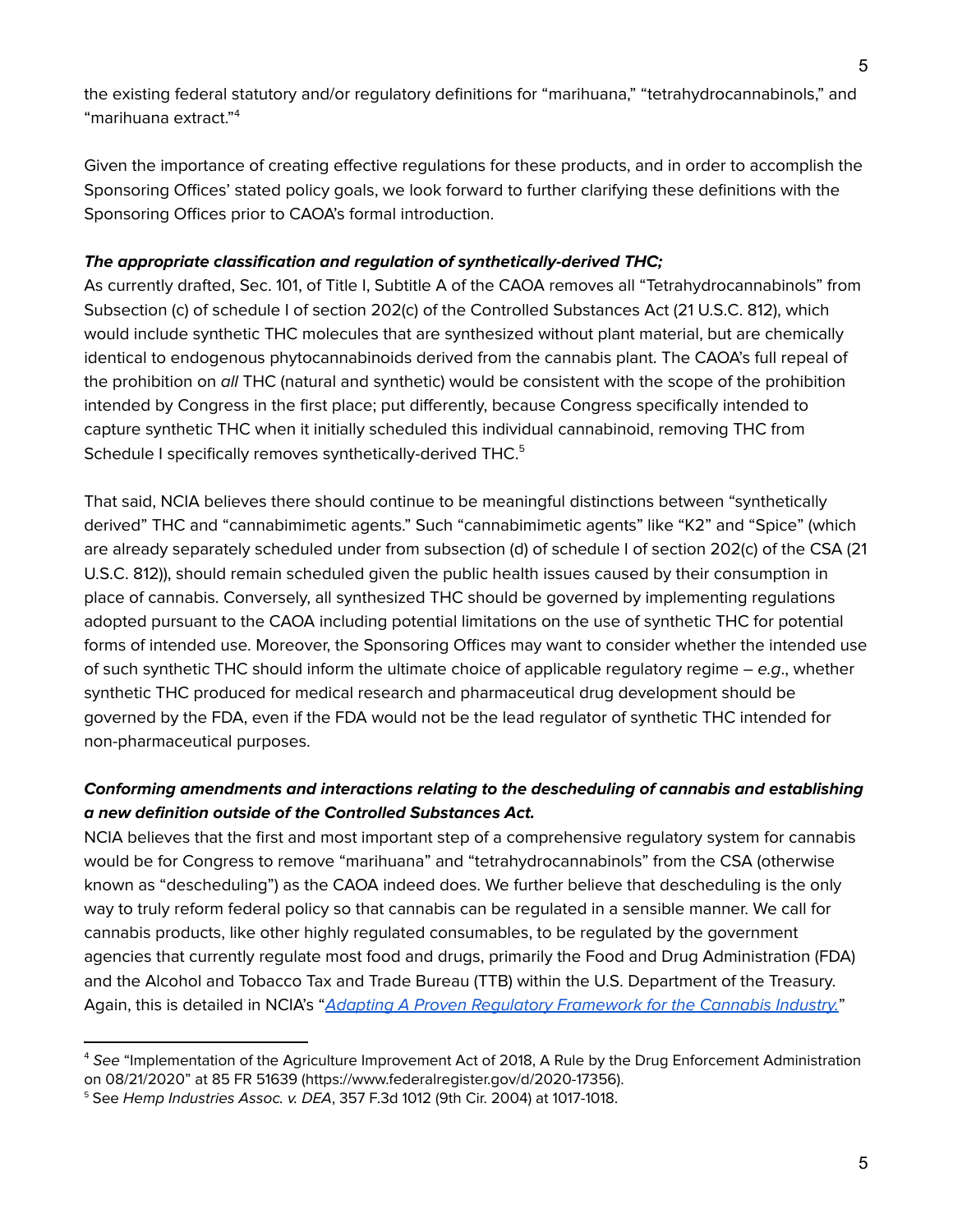The new definition of cannabis should be defined under the new Federal Cannabis Administration under the FAA Act<sup>6</sup> so that the TTB is the primary regulatory agency.

The Sponsoring Offices also request comments on agency responsibilities, including —

- The appropriate division of responsibilities between FDA, TTB, and ATF, including ways to increase coordination between agencies and ways to reduce duplication of administrative and compliance burdens;
- Appropriations requests for various agencies involved in cannabis administration in order to ensure that those agencies have the necessary tools and resources to effectively carry out new responsibilities; and
- Whether FDA regulation of cannabis products should be funded through a user fee program or other funding model.

## **The appropriate division of responsibilities between FDA, TTB, and ATF, including ways to increase coordination between agencies and ways to reduce duplication of administrative and compliance burdens;**

We believe that a well-functioning, efficient and effectively regulated national market for cannabis products is essential to meeting the robust demand from the American consumer and essential to supplanting the unregulated illicit market. As noted above, we recommend that the Sponsoring Offices employ the proposals in NCIA's October 2019 white paper, "Adapting a Regulatory [Framework](https://thecannabisindustry.org/wp-content/uploads/2019/09/RegulatoryFramework-WhitePaper-Final-9.30-2.pdf) for the [Emerging](https://thecannabisindustry.org/wp-content/uploads/2019/09/RegulatoryFramework-WhitePaper-Final-9.30-2.pdf) Cannabis Industry," including analysis of the appropriate regulatory regime for four different categories of cannabis and cannabis products, based on their intended uses and THC content. This analysis is summarized in the table below:

| Lane $#1$ $-$ Pharmaceutical drugs                                   | Lane #1 would include all products approved as<br>pharmaceutical drugs by the FDA. Products in<br>Lane #1 would be regulated by FDA, and sales<br>would take place through the existing<br>pharmaceutical model, both by prescription and<br>over the counter.                                    |
|----------------------------------------------------------------------|---------------------------------------------------------------------------------------------------------------------------------------------------------------------------------------------------------------------------------------------------------------------------------------------------|
| Lane $#2$ — Ingested, inhaled, and topically<br>applied THC products | Lane #2 would include all products that are not<br>regulated through Lane #1 and contain more than<br>a de minimis amount of THC. These products<br>would be regulated in a manner similar to alcohol,<br>with TTB, FDA, and the states all having<br>appropriate regulatory roles. Most products |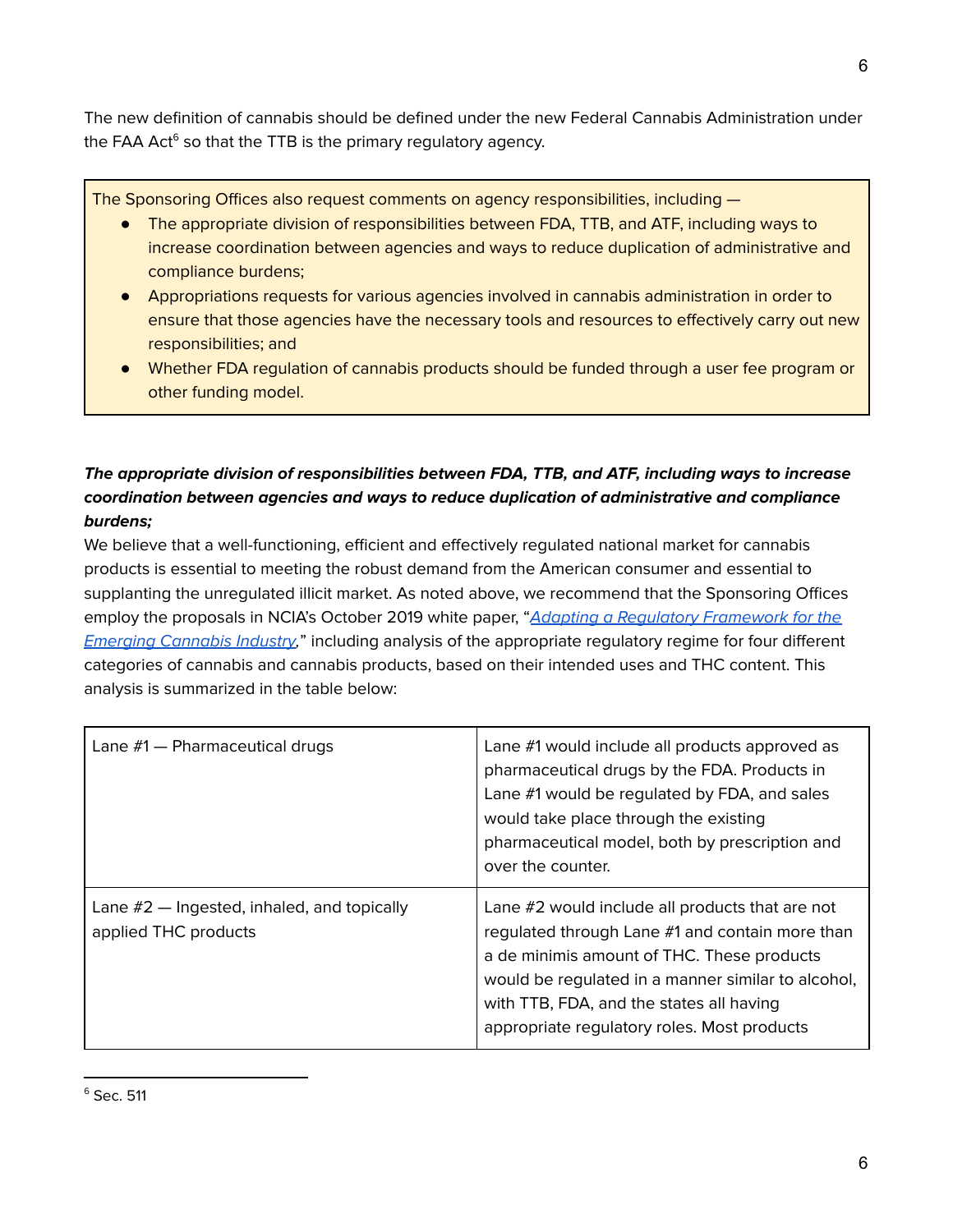|                                                                            | currently being sold through state adult-use or<br>medical cannabis programs would be regulated<br>through this lane.                                                                                                                                                                                                                                                                                     |
|----------------------------------------------------------------------------|-----------------------------------------------------------------------------------------------------------------------------------------------------------------------------------------------------------------------------------------------------------------------------------------------------------------------------------------------------------------------------------------------------------|
| Lane $#3$ $-$ Ingested and inhaled cannabinoid<br>products with low/no THC | Lane #3 would include orally consumed and<br>inhaled cannabinoid products with minimal THC<br>concentration. These products would be<br>regulated by FDA in a manner similar to food and<br>dietary supplements. Sales would be allowed<br>anywhere food or dietary supplements are<br>currently available without a special retail license<br>requirement but subject to specific label<br>requirements. |
| Lane #4 - Topically applied cannabinoid products<br>with low/no THC        | Lane #4 would include topically applied<br>cannabinoid products with minimal THC<br>concentration (e.g., topical lotions, creams, and<br>balms). Like the products in Lane #3, these<br>products would be regulated by FDA, and sales<br>would be allowed where other cosmetics are sold<br>without any special retail license.                                                                           |

Additionally, we recommend that the Sponsoring Offices confer with and defer to TTB as to the limited areas of jurisdiction that it believes should be provided to the FDA, and to existing state cannabis regulators who have learned crucial lessons in establishing these markets.

We also recommend that TTB enter into memorandums of understanding (MOUs) with the USDA regarding the cultivation and agricultural aspects of cannabis, and with the FDA on processing (synthesizing, extracting, isolating, etc.) of cannabis products. The CAOA directs the FDA to regulate cannabis farming<sup>7</sup> but the USDA is better suited to regulate cannabis as the agricultural crop that it is.

## **Appropriations requests for various agencies involved in cannabis administration in order to ensure that those agencies have the necessary tools and resources to effectively carry out new responsibilities; and**

We are still evaluating and calculating this information and look forward to presenting the Sponsoring Offices with this data at a later date.

## **Whether FDA regulation of cannabis products should be funded through a user fee program or other funding model.**

 $7$  Sec. 501, which creates Sec. 1105(c)(2) of the new Cannabis Products Section in the FFDCA.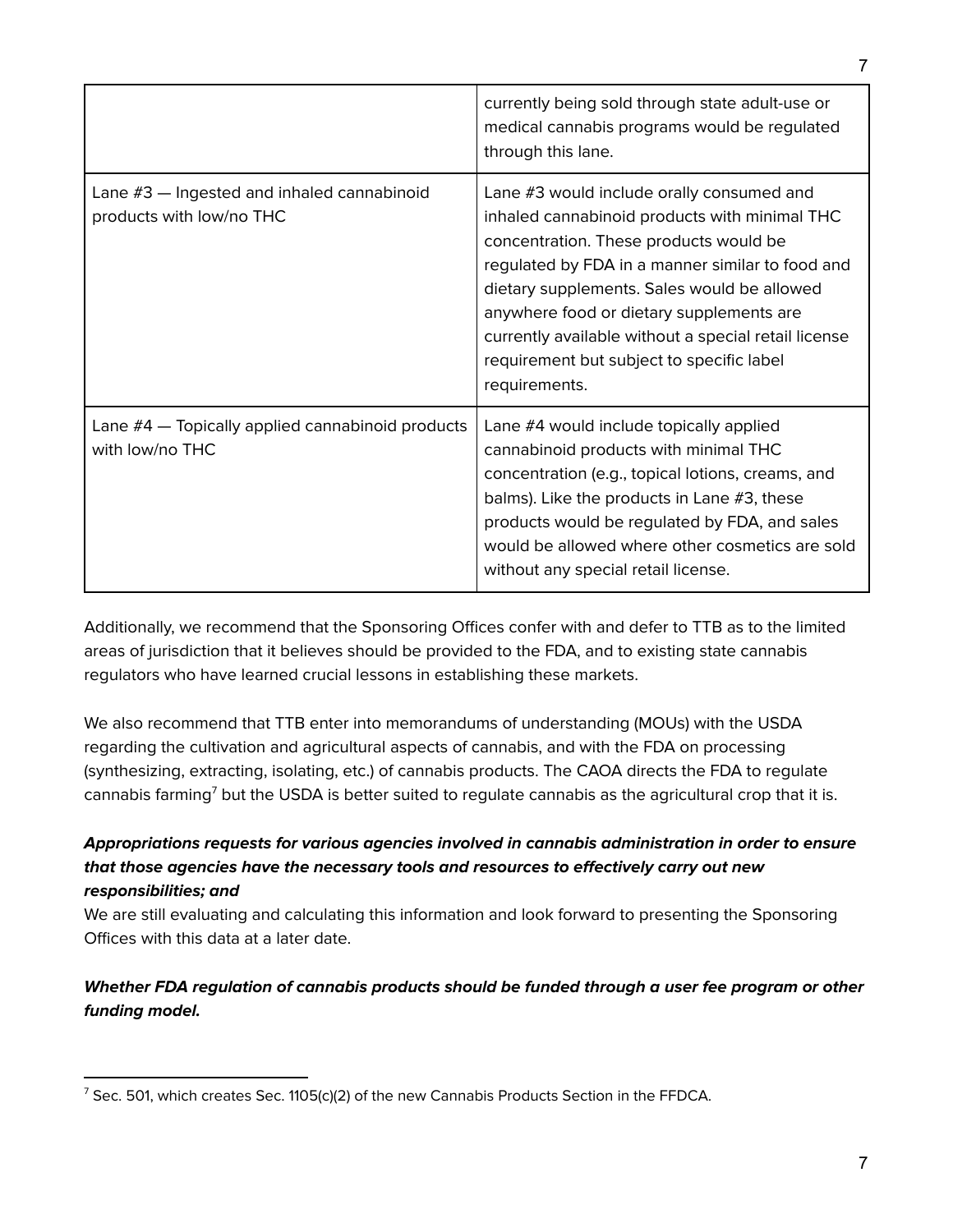NCIA favors a federal sales tax over user fees, as user fees tend to limit access to markets and create barriers to entry for minority-owned and small businesses. Many states have used a combination of fees and taxes to fund the regulatory programs, however, this has created barriers to entry that excludes individual participation. Other states restricted the fees to only that which is required to fund the regulatory program and no more, with the intention of preventing these fees from being used to fund other functions in the agency.

The Sponsoring Offices believe cannabis reform must protect the rights of states that choose to legalize cannabis, as well as those that choose not to. Strong anti-diversion rules are necessary to ensure cannabis produced and sold in legal states is not illegally trafficked into other states with the purpose of circumventing state-level laws relating to the sale, production, or taxation of cannabis.

The Sponsoring Offices request comments on states' rights and anti-diversion provisions, including —

- The appropriate quantitative thresholds regarding contraband cannabis;
- The appropriate penalties for violations of anti-diversion provisions;
- Effective coordination between federal and state law enforcement and tax administrators relating to diverted cannabis;
- The interaction between state primacy regarding cannabis regulation, and the need for interstate consistency for product standards and regulation, including any responsibilities that should be reserved explicitly for states or the federal government; and
- Rules relating to interstate commerce involving cannabis, including state-level taxation and interactions with state-level distribution systems.

#### **The appropriate quantitative thresholds regarding contraband cannabis;**

NCIA finds a ten pound limit for contraband cannabis as an acceptable weight threshold for processed cannabis flower. However, equivalent quantitative thresholds for cannabis products (e.g., cannabis-infused products and cannabis concentrates) also need to be set, so that neither overly-generous or overly-restrictive thresholds are unintentionally adopted for such products. NCIA urges that primary enforcement of personal possession limits remain with the states. To that end, where a state has legalized cannabis and established a higher personal possession limit than the federal standard, federal law enforcement should defer to state laws on personal possession limits by unlicensed parties.

We also encourage the Sponsoring Offices to consider cases where adult home-growers or qualified medical cannabis patients and collectives may store or transport without either a federal license or an express "authorization" from the state, where state law exempts certain persons from licensure requirements.

#### **The appropriate penalties for violations of anti-diversion provisions;**

We believe that the penalties included in CAOA regarding diversion may be too draconian, and actually antithetical to the purpose of the legislation. There should be provisions added relating to first-time offenders, and any penalties should be similar to, but no more penalizing than, alcohol or tobacco. We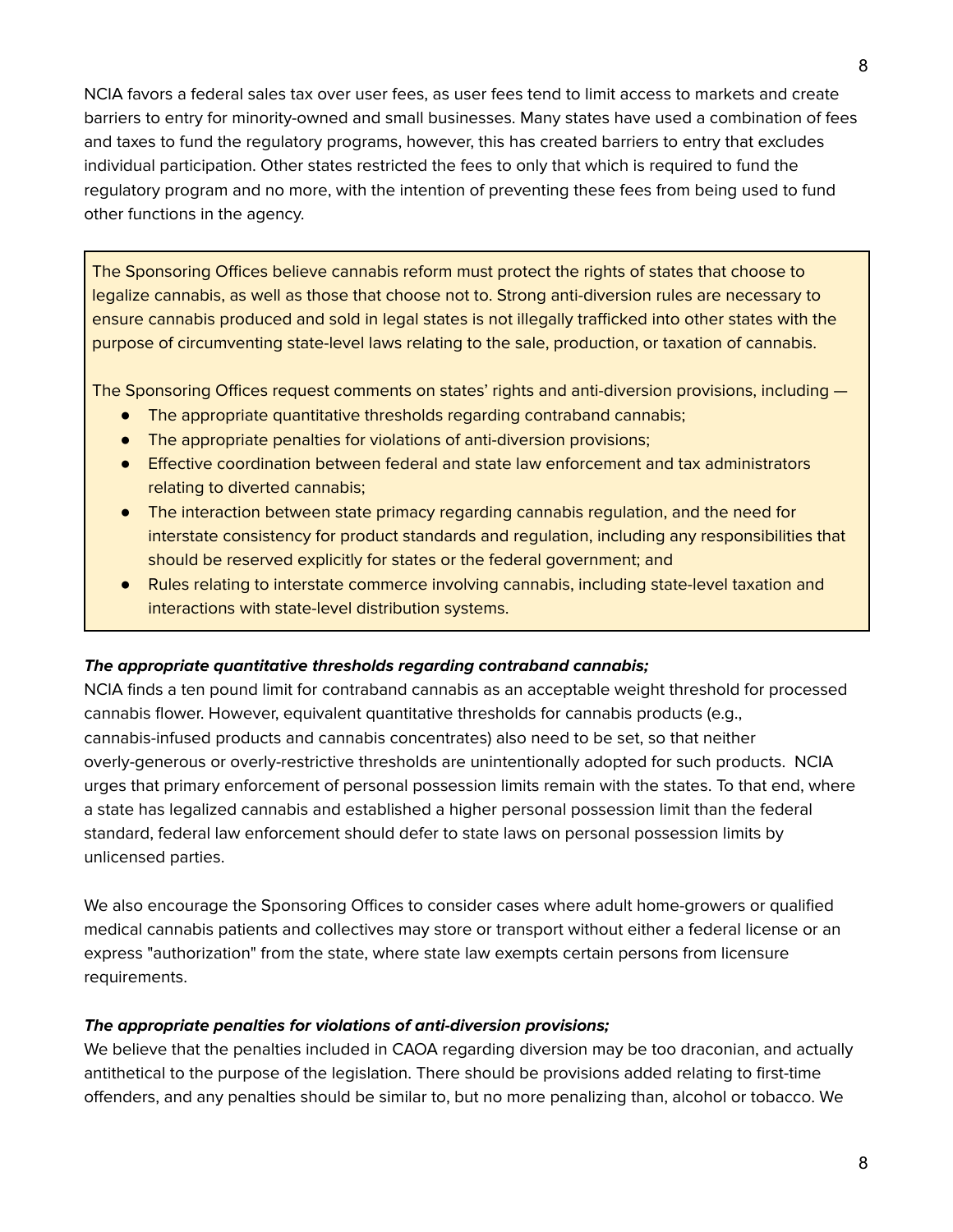support first-time offenders receiving a fine, with gradually escalating penalties for repeat offenders. Absent extenuating circumstances (e.g., unauthorized sales to minors, violence, association with organized criminal enterprises, etc.), these penalties should not be deemed felonies.

In order to avoid the perpetuation of the War on Drugs, a pre-trial option should be included in CAOA, where education and/or treatment programs are offered and with successful completion, jail time can be avoided, as is already being done in California. In cases involving diversion to minors we also encourage the Sponsoring Offices to examine the inclusion of provisions that consider the actor's intentionality and/or knowledge of the recipient's age.

We further maintain that the true gifting of small amounts of cannabis and cannabis products among adults, in amounts under applicable federal thresholds, should not be considered criminal diversion under federal law, consistent with applicable laws in many legal cannabis states. Likewise, nothing in CAOA should be interpreted to limit important trade practices such as the provision of trade samples.

Perhaps most importantly, we strongly believe that a delicate balance must be struck and maintained so that anti-diversion efforts do not essentially re-criminalize cannabis possession and non-commercial transfers by unlicensed actors. Diversion provisions should, at their core, incentivize and facilitate the transition from unregulated market activity to lawful commercial cannabis activity – not gratuitously assign criminal records or facilitate unequal enforcement.

### **Effective coordination between federal and state law enforcement and tax administrators relating to diverted cannabis;**

The bulk of cannabis enforcement does and should occur at the state level and believes that federal legislation should look to provide resources to state enforcement efforts against significant bad actors which threaten the rule of law, public health, and safety. Civil violations should be addressed in a manner roughly similar to current practices for alcohol and tobacco diversion violations, whereby the Attorney General acts through the Administrator of the TTB. A way to do this would be to have the Administrator of TTB enter into a Memorandum of Understanding with the ATF to handle cannabis diversion crimes.

The federal government should immediately suspend funding and support for any collaboration with state and local law enforcement (including, but not limited to, the High Intensity Drug Trafficking Areas, or HIDTA, program) intended to enforce state cannabis laws.

### **The interaction between state primacy regarding cannabis regulation, and the need for interstate consistency for product standards and regulation, including any responsibilities that should be reserved explicitly for states or the federal government;**

States have been effectively regulating cannabis commerce for well over a decade. Our position is that states ought to have primary regulatory authority over the use, possession, cultivation, processing, storing, testing (using federally set standards), sale, and intrastate transport of cannabis and cannabis products. Currently, all state cannabis programs prohibit interstate commerce of cannabis and cannabis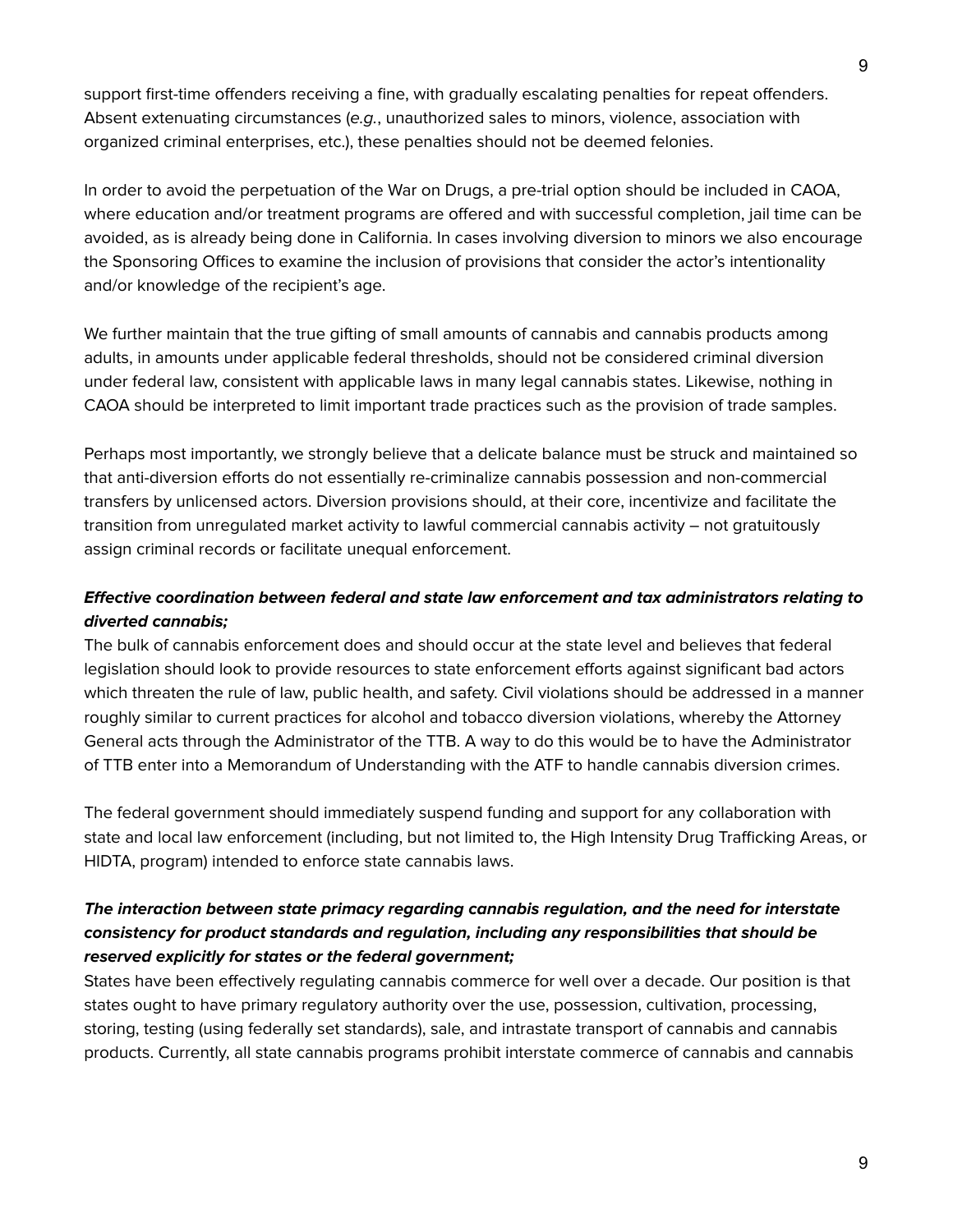products, consistent with current federal law. As with other products entering interstate commerce, the federal government can set certain national standards to promote public health, safety, and uniformity.

The TTB is our recommended primary regulatory agency, and should be directed to create regulations for the permitting of all cannabis business entities and to enforce the minimum national standards for permitted businesses selling cannabis or cannabis products in interstate commerce. This should be done in a timeframe that allows the implementation of regulations to move quickly and efficiently but at the same time build in sufficiently long grace periods for state level operators to convert without disruption. The Sponsoring Offices should consider a framework by which state-legal cannabis entities can come into compliance with federal law more readily, by including a grace period for labeling and testing standards to allow these entities time to adjust their processes and avoid unnecessary costs.

One essential goal of the new federal regulatory system should be promoting efficient interstate markets for cannabis products. We urge the Sponsoring Offices to avoid "reinventing the wheel" and to coordinate with existing state regulators on areas that will need to be standardized such as minimum packaging and labeling standards. For example, many markets require cannabis product labels to carry a "universal symbol" to alert consumers that the package contains cannabis or cannabis products. States have adopted different symbols, however, to achieve this purpose. Given the challenges of attempting to include 50 different state "universal symbols" on cannabis packaging, NCIA urges the design of a federal symbol and a regulatory system that standardizes the many required regulatory elements of product packaging and labeling (including but not limited to universal symbols) across states.

Legislation should also codify well-recognized federal priorities (e.g., preventing unlicensed cannabis cultivation on public lands) by directing the TTB to create regulations consistent with those priorities. This will help to ensure that dangerous and illegal practices are not allowed to flourish as a result.

### **Rules relating to interstate commerce involving cannabis, including state-level taxation and interactions with state-level distribution systems.**

NCIA's Diversity, Equity, and Inclusion Committee (DEIC) put forth a proposal on the topic of interstate commerce that we, as an organization, have not had the chance to fully analyze, but believe it is a valid option that is worth sharing for others to consider.

In order to facilitate interstate commerce, especially while states are in transition, NCIA's DEIC recommends the TTB create a specific permit for interstate brokers. To do this, the Committee believes the Sponsoring Offices should consider amending the CAOA to contemplate priority issuance of interstate broker permits to social equity-qualified operators. Learning from the municipal and state social equity programs, the DEIC seeks to propose amendments that help meet these objectives by:

- Clearly designating the primary agency regulating federal interstate commerce and collecting associated taxes and fees;
- Defining who qualifies as a social equity interstate commerce permit holder, using one or more of the following approaches:
	- Setting a minimum qualifications at the federal level;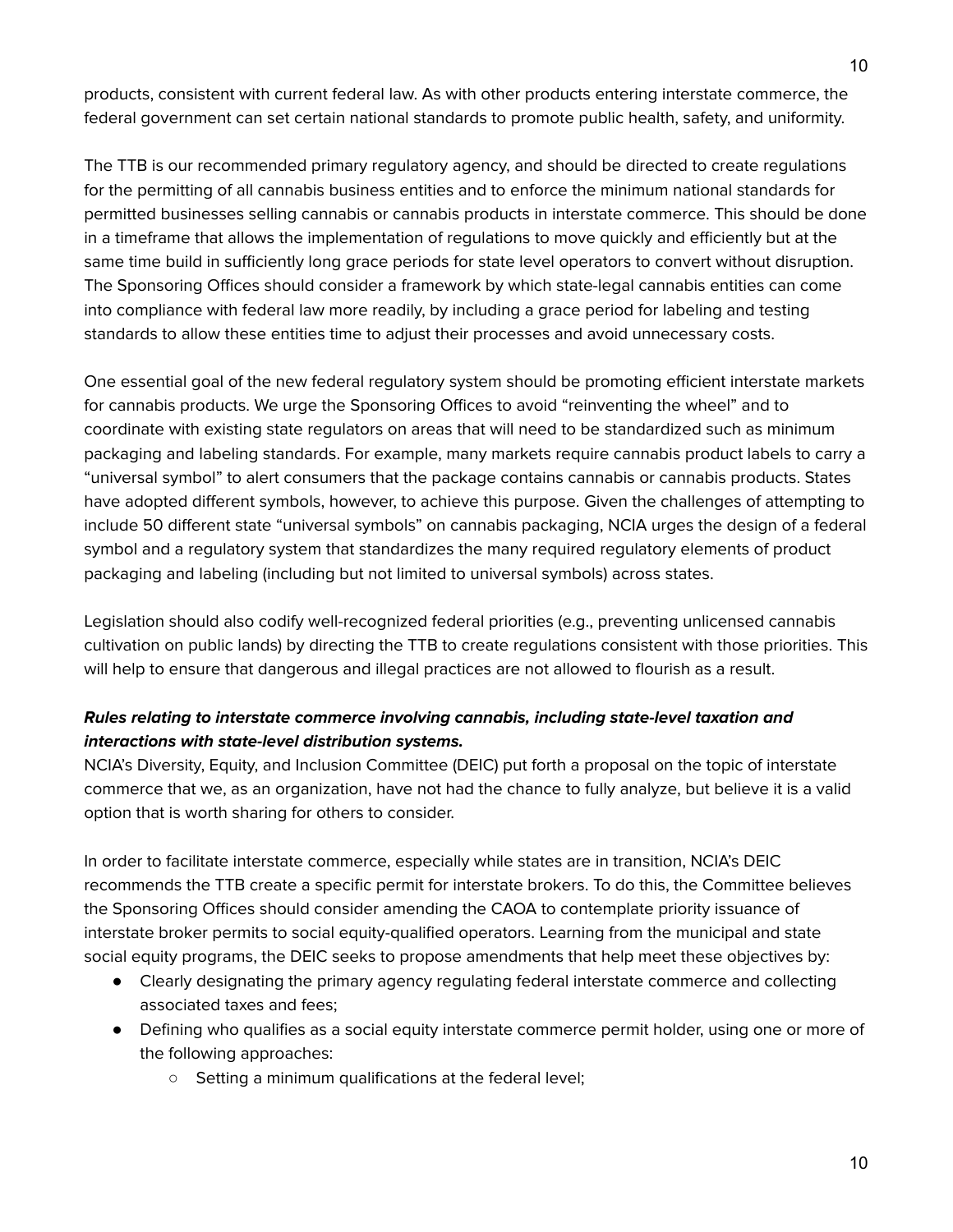- Allowing the federal government to adopt state definitions of who qualifies for social equity status
- Establishing an advisory board for federal regulatory agencies to define social equity qualifications, including income, arrest history, disproportionately impacted area(s) residency or heritage.
- Defining interstate broker permit types and privileges;
- Issuing interstate broker permits exclusively to qualified social equity operators for five years. Such an exclusivity period on licensing should be considered to ensure that communities have time to acquire the education and resources necessary to take advantage of this opportunity.

Historically, NCIA has been opposed to licensing caps and other limited licensing schemes, so the DEIC proposal to limit interstate broker permits for five years would constitute a departure from this precedent, but one worth seriously considering. As such, we expect that continued internal deliberations on the above proposal will occur between the DEIC and other NCIA stakeholders to further improve it. Additionally, the sheer volume of cannabis expected to enter interstate commerce may make it critical to grant interstate broker permits to a broader set of industry participants before the five-year sunset on exclusivity has occurred. In any case, NCIA will update the Sponsoring Offices on any subsequent amendments to, or adoption of, such proposal.

In addition to the request for comment above relating to trafficking in contraband cannabis, the Sponsoring Offices request comment on the retail sale age and quantity restrictions, including —

- Whether additional programs or resources are needed to aid states in enforcing a minimum age requirement or quantitative retail limitations,
- The interaction between state minimum age laws and use of medication containing cannabis by minors,
- Guidance on existing best practices by cannabis-legal states regarding minimum age enforcement,
- The interaction between state minimum age laws and limitations regarding non face-to-face transactions (discussed further in Sec. 501 of the draft), and
- The appropriate quantitative thresholds regarding the limit on retail sales of cannabis.

## **Whether additional programs or resources are needed to aid states in enforcing a minimum age requirement or quantitative retail limitations.**

Age restrictions and retail sales location restrictions should be imposed and enforced by state and local governments. States are already prepared to handle minimum age requirements for alcohol and tobacco, and for cannabis sales in states where cannabis is already legal for adult-use, so additional programs and resources are not necessarily required. States are also prepared to address any quantitative limitations, so additional resources are not needed until and unless this becomes a problem.

## **The interaction between state minimum-age laws and use of medication containing cannabis by minors.**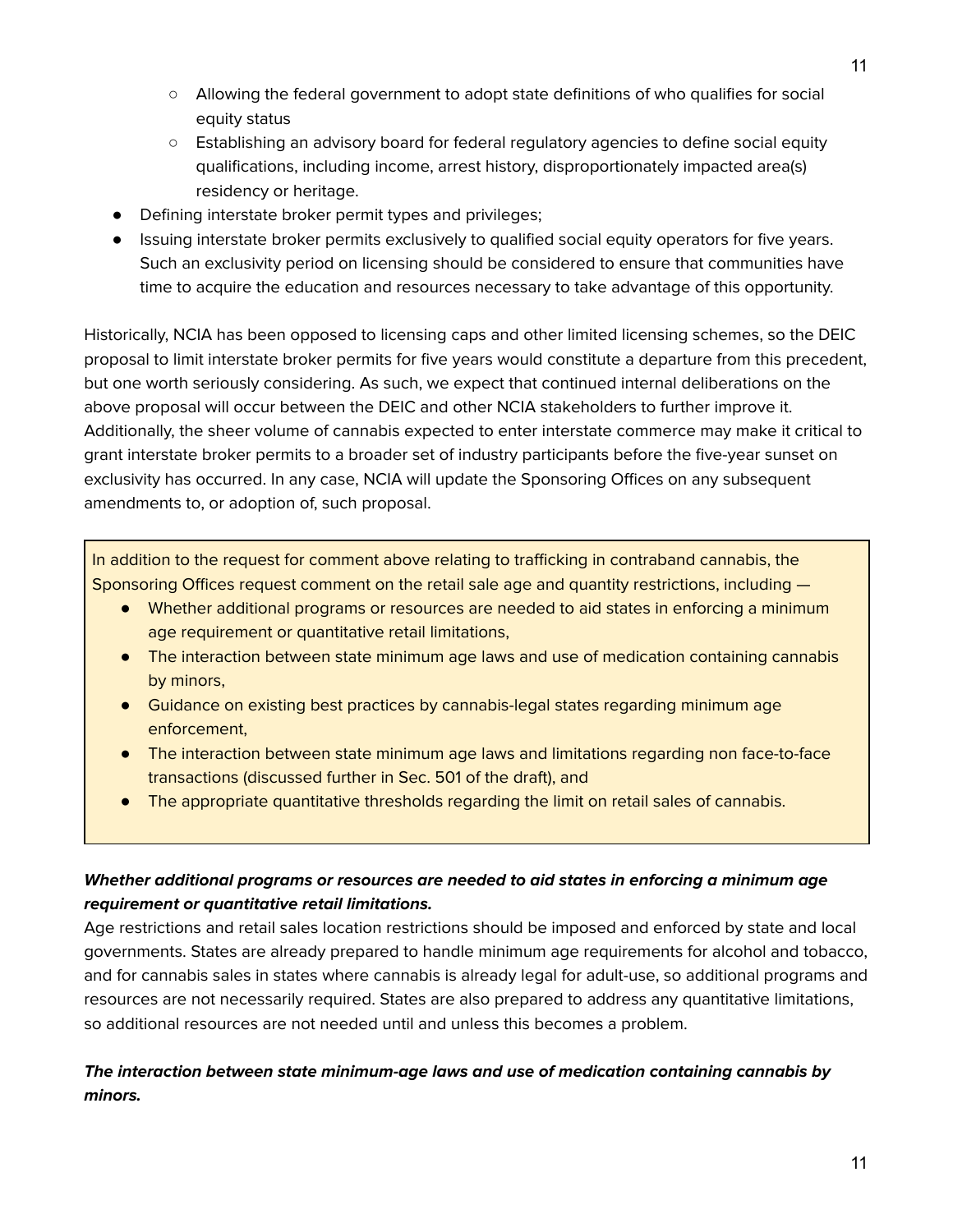Countless Americans rely on state medical cannabis programs for their health and well-being, and do so under the professional guidance of their physician. NCIA believes it is crucial that this pathway to cannabis remains available. Accordingly, we support states setting minimum adult purchase ages that take federal guidance into consideration, but with an exception for those under the adult purchase age with a valid physician's recommendation in states that elect to create or maintain such a medical cannabis system. The Sponsoring Offices must, however, consider how this system can be made accessible to communities most affected by the War on Drugs, as certain communities lack adequate access to physicians, and to healthcare in general.

#### **Guidance on existing best practices by cannabis-legal states regarding minimum age enforcement,**

In the states that have reformed their cannabis laws and implemented an adult-use consumer marketplace, efforts have already been led by state regulatory bodies to enforce age requirements, including routine licensee verification of proof of age. In fact, the cannabis industry has been doing a great job with age-verification, even better than alcohol and tobacco in some cases. $^{\rm 8}$ 

### **The interaction between state minimum-age laws and limitations regarding non face-to-face transactions (discussed further in Sec. 501 of the draft),**

We ask that the Sponsoring Offices further define and specify what is meant by "means other than a direct, face-to-face exchange between a retailer and a consumer." Currently, states with legal cannabis markets do not accommodate such transactions; even where home delivery of cannabis is contemplated under these state regulatory regimes, individual personnel of licensed retailers are charged with the task of verifying a consumer's identity and age. Such verification is still possible where cannabis is transferred from a retailer to a consumer by "means other than a direct, face-to-face exchange," but would require actions by a third-party to execute. Verification methods would also vary depending upon the mode of transfer to a consumer — e.g., delivery by the USPS, common carriers like the UPS or FedEx, delivery via unmanned drones, or transactions occurring through automated vending machines — as well as the likelihood of potential diversion by such third party personnel themselves. As such, we welcome further clarification from the Sponsoring Officers and look forward to additional discussion on this point.

#### **The appropriate quantitative thresholds regarding the limit on retail sales of cannabis.**

States should continue to have the ability to develop regulations to limit sales, make decisions about the location of sales establishments, impose purchase limits, etc. This split system, with the states regulating retail and the federal government and the states regulating all of the upstream commerce, strikes an important balance between providing clarity for businesses while respecting state laws and local political conditions.

NCIA supports leaving any quantitative limitations at the retail level to the states, which are already successfully regulating and enforcing their own thresholds.

<sup>&</sup>lt;sup>8</sup> Compliance checks done in 2021 by the Washington State Liquor and Cannabis Board showed a 96 percent compliance rate for cannabis sales, while alcohol and tobacco each had a rate of 75 percent. "June 2021 Underage Sales Compliance Rates Show Improvements Needed," Bulletin, Washington State Liquor and Cannabis Board, Aug 5, 2021, available at: https://content.govdelivery.com/accounts/WALCB/bulletins/2eb8e1c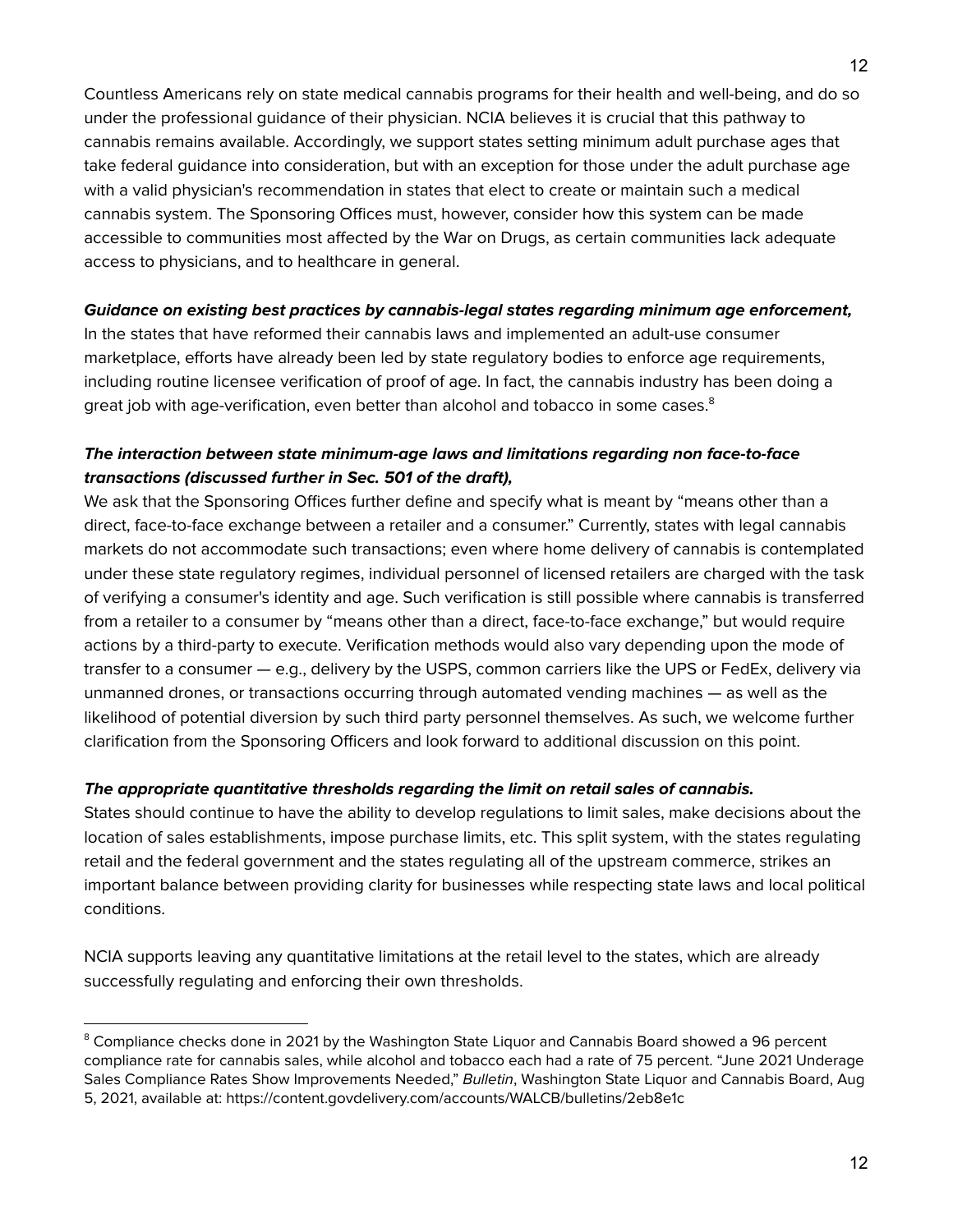In addition, the limitation of ten ounces of cannabis product is vague, which may lead to confusion for operators and regulators. The Sponsoring Offices' summary stipulates a limit of ten ounces, "or the equivalent amount of any cannabis derivative." We encourage the Sponsoring Offices to further detail and specify this topic in future drafts.

The Sponsoring Offices believe that cannabis research should be robustly funded and encouraged and that such research will provide significant public health and safety benefits. The Sponsoring Offices request comment on research, training, and prevention, including —

- The annual and long-term funding needs for such efforts;
- Whether programs can be designed to steer research dollars to Historically Black Colleges and Universities and other institutions associated with historically disadvantaged communities; and
- Additional areas that may benefit from research, including agriculture, environmental protection, worker health and safety, and other areas.

#### **The annual and long-term funding needs for such efforts;**

We are still evaluating and calculating this information and look forward to presenting the Sponsoring Offices with this data at a later date.

#### **Whether programs can be designed to steer research dollars to Historically Black Colleges and Universities and other institutions associated with historically disadvantaged communities;**

NCIA stands resolute in the belief that this can and should be done. There are existing grant [programs](https://www2.ed.gov/programs/iduestitle3b/index.html) that can be updated to specifically mention cannabis related research projects and curriculum expansion.

Additionally, provisions should be included that move beyond research to include industry training, development programs, and business courses. This would educate and empower a generation of students who may aspire to work in cannabis at the management/executive level. By proxy, training and hiring people who have an established social equity acumen would allow for these same students to reinvest in the community during their tenure as professionals and beyond.

## **Additional areas that may benefit from research, including agriculture, environmental protection, worker health and safety, and other areas.**

For far too long, cannabis' status as a Schedule I controlled substance has severely hindered scientific research on the plant, and it has generally focused on solely potential negative aspects of consumption. $^{\rm 9}$ There is currently no reporting infrastructure in place to gather data on the cannabis industry at the federal level due to the lack of NAICS (North American Industrial Classification System) codes. NAICS

<sup>&</sup>lt;sup>9</sup> National Academies of Sciences, Engineering, and Medicine; Health and Medicine Division; Board on Population Health and Public Health Practice; Committee on the Health Effects of Marijuana: An Evidence Review and Research Agenda. The Health Effects of Cannabis and Cannabinoids: The Current State of Evidence and Recommendations for Research. Washington (DC): National Academies Press (US); 2017 Jan 12.15, Challenges and Barriers in Conducting Cannabis Research. Available from: https://www.ncbi.nlm.nih.gov/books/NBK425757/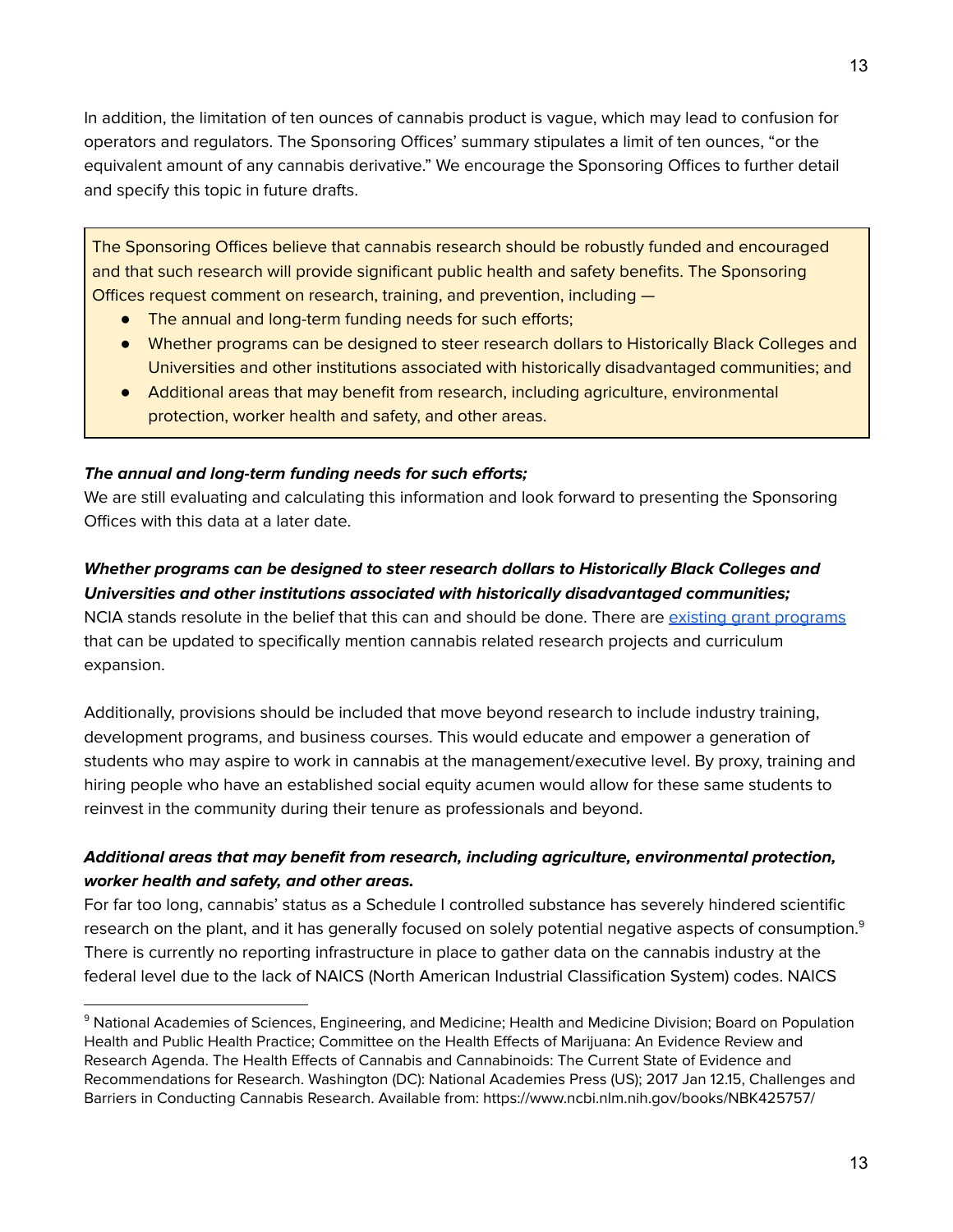codes are used to track the flow of goods and services throughout the economy and are used to facilitate international trade. NAICS codes are used by banks, BLS, Census, the IRS and the Bureau of Economic Analysis. NAICS codes are refreshed every five years, and without them, analysis of public safety, health, taxes and other areas will not be possible. Currently, the U.S. NAICS department has no plans to create separate NAICS codes for the cannabis industry. As a result, many of the reporting mandates contained in the CAOA will not be possible until 2027.

Additional research should be conducted on:

- Therapeutic benefits and risks of cannabis for common conditions including, but not limited to, those experienced by veterans, including PTSD and chronic pain;
- Cannabis packaging requirements for consumer and child safety, as well as impact to the environment;
- Availability of inaccurately labeled and adulterated cannabis products;
- Effect of cannabinoids on immunological responses against bacterial or viral infections.

## NCIA's "The Medicine of Cannabis: An Overview for Medical [Professionals](https://f.hubspotusercontent00.net/hubfs/790303/NCIA%20Committee%20White%20Papers/NCIA%20Cannabis%20as%20Medicine_v2_FINAL%20June%203%202021.pdf) and Policymakers" white paper suggested prioritizing the following clinical research:

- Explore the impact of the endocannabinoid system on health and disease. Investigate the effect of cannabis on the endocannabinoid system, as well as the factors that influence individualized responses to cannabis such as genetics, environment, and concurrent disease conditions.
- Explore the extensive family of cannabis-derived molecules (including minor cannabinoids, terpenes, and flavonoids). Identify the clinical effects of these molecules when utilized individually, in combination, or in conjunction with pharmaceuticals.
- Explore the interactions of cannabis in patients with psychiatric conditions and behavioral disorders.
- Prioritize rigorous investigation (double blind, randomized, placebo-controlled studies) of existing pre-clinical and anecdotal data, including data suggesting positive clinical outcomes from cannabinoid use in cancer, palliative, and end-of-life care; chronic pain and the reduction of opioid abuse; mental and emotional health; seizures; and neurodegenerative brain diseases such as Alzheimer's and Parkinson's.

NCIA's Scientific Advisory Committee (SAC) also encourages additional research to be focused on:

- R&D Human Health Risk Assessments for contaminants being tested for, so the regulatory action limits of biological and chemical contaminants are based on safety, toxicology, and exposure data. For example, the committee believes Human Health Risk Assessments for different pesticides in cannabis products including all consumption modes can be used to set appropriate pesticide tolerances that currently do not exist for cannabis products.
- R&D Consumption data for all the types of cannabis products (e.g., oral, topical, inhalation, transdermal, and suppositories) and how often they are being consumed. Consumption data will directly inform Human Health Risk Assessments with exposure information.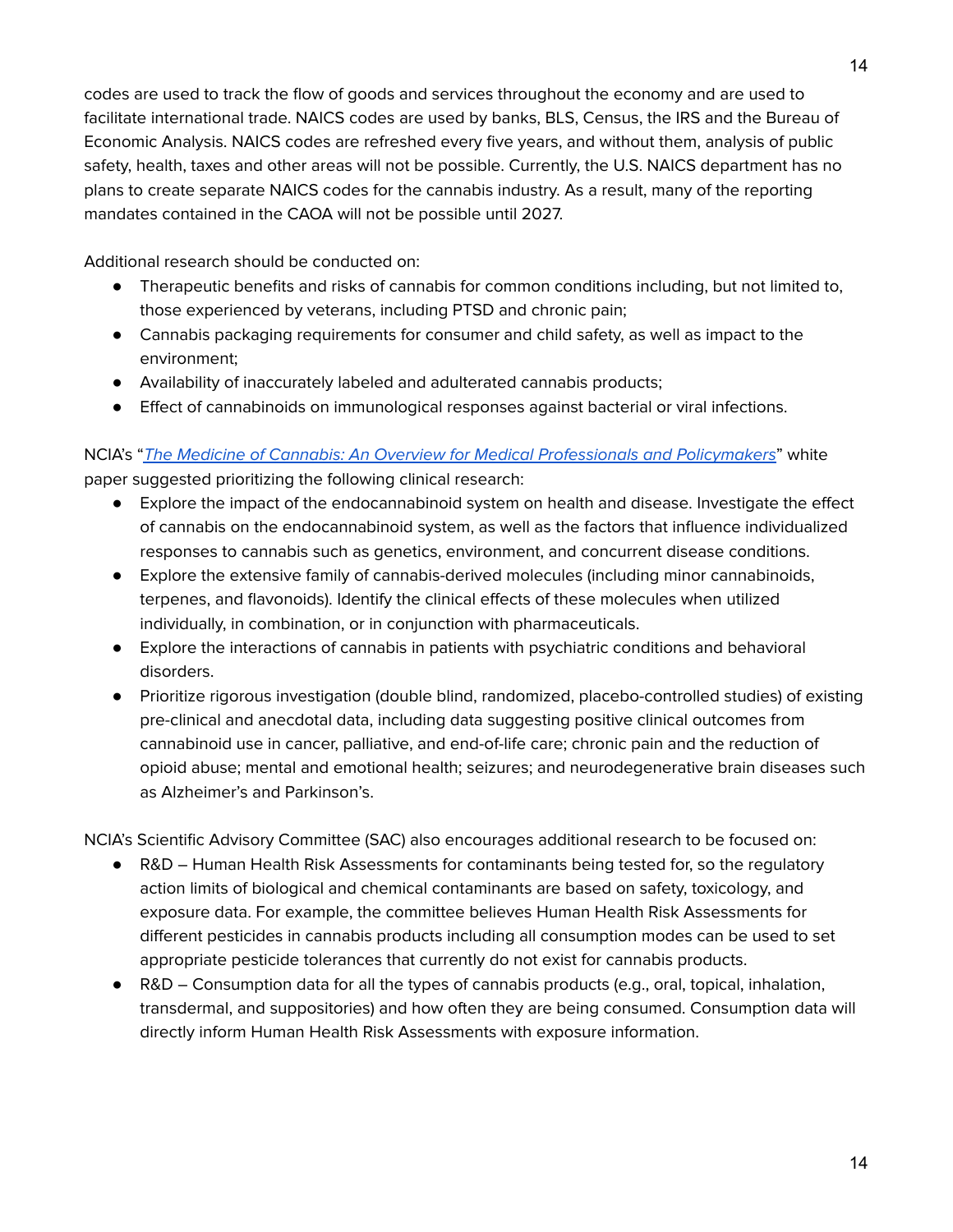The Sponsoring Offices are aware of additional proposals in the U.S. House of Representatives to expand the Opportunity Trust Fund programs to include SBA technical assistance and loans to socially and economically disadvantaged business owners outside of the cannabis industry. The Sponsoring Offices request comment on similar and additional Opportunity Trust Fund programs, including —

- Expansions similar to those proposed in the House bill to include SBA technical assistance and loans to socially and economically disadvantaged business owners outside of the cannabis industry; and
- Grants to certain business owners to offset administrative and compliance costs associated with the provisions of this Act.

#### **Expansions similar to those proposed in the House bill to include SBA technical assistance and loans to socially and economically disadvantaged business owners outside of the cannabis industry; and**

When considering SBA technical assistance and loans to socially and economically disadvantaged individuals, we encourage the Sponsoring Offices to refer back to the "Findings" contained in the CAOA and the overall intent of this legislation. The War on Drugs has had a devastating impact on certain communities, so money derived from those who are now benefiting from legalization should go back into those communities in general, and not solely to start cannabis businesses. Income cannot be the only determining factor, nor current census tract, to qualify for SBA assistance, as both factors may fail to capture the effects of gentrification in dispersing affected communities, or of the personal and professional development of individuals who may have been greatly impacted earlier in life but overcame such challenges despite all obstacles.

NCIA's Diversity, Equity, and Inclusion Committee (DEIC) put forth a proposal on the topic that NCIA as an organization has not had the chance to fully analyze, but believes it is a valid option that is worth sharing for others to consider. The DEIC urges the Sponsoring Offices to consider the Restaurant Revitalization Fund, an SBA program, as a cautionary lesson. The implementation of this program, while perhaps well intentioned, failed to properly distribute funds due to injunctions from lawsuits that effectively froze the funds and kept those disadvantaged businesses from receiving any funds at all. $^{\rm 10}$ 

The Committee believes the SBA is well suited to handle collaboration efforts to define the Minority Cannabis Business (MCB) certification program for both program providers on the educational side and for pre-qualifying federal funding for qualified applicants.

## **Grants to certain business owners to offset administrative and compliance costs associated with the provisions of this Act.**

Many social equity applicants would significantly benefit from SBA assistance to offset the various costs incurred with compliance under the CAOA; particularly, many Black, Latino, and previously disadvantaged youth who might have ample business experience from unregulated and/or legacy cannabis markets, but only limited experience operating in highly regulated industries.

<sup>&</sup>lt;sup>10</sup> "Judges Halt Race and Gender Priority for Restaurant Relief Grants," *The New York Times,* June 14, 2021. Available at: https://www.nytimes.com/2021/06/14/business/restaurant-relief-fund-covid-sba.html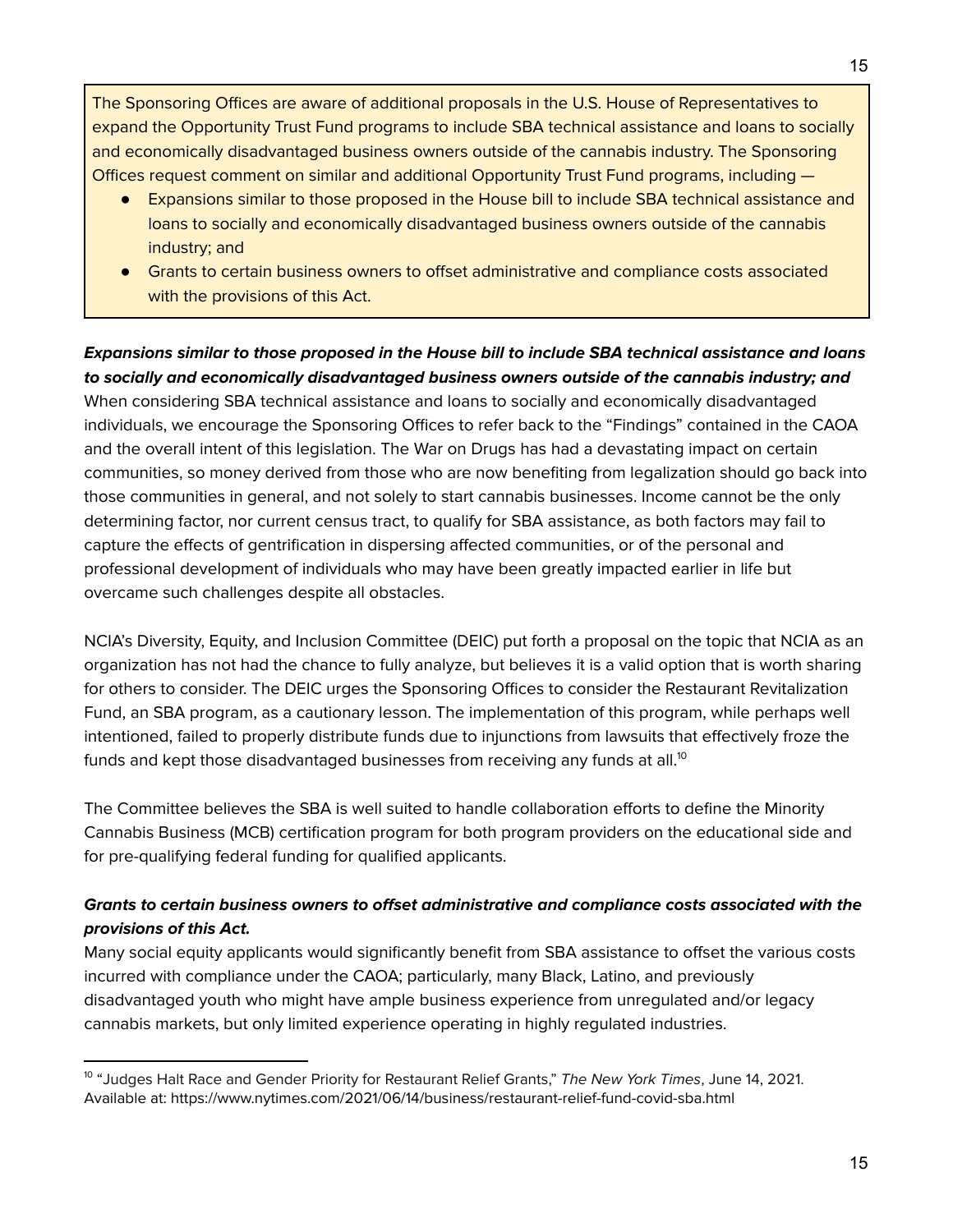Additionally, we feel strongly that the funds under such grants should be dispersed as "bridge financing" in anticipation of such costs, rather than after such costs have been incurred, in order to address the lack of access to private capital by most social equity operators.

The Sponsoring Offices request comment on cannabis excise tax provisions, including —

- The appropriate sales or production threshold for the small producer credit;
- Appropriate anti-double-benefit rules regarding the small producer credit, including rules related to substantial processing;
- The proper manner to measure potency of a cannabis product and which products should be subject to a per-THC content tax rather than a purely weight-based tax;
- The appropriate entity and methodology for measuring the prevailing price of cannabis for purposes of setting annual rates of tax;
- Whether certain small producers should be eligible for quarterly or annual tax payments, similar to the rules applicable to small alcohol producers;
- Considerations related to the non-application IRC 280E, including transition rules and interactions with tax incentives for activities that may have occurred while a business was subject to the limitation on credits and deduction;, and
- Additional conforming amendments to other parts of tax law, including the definition of tobacco rolling papers tubes and interactions with the alcohol and tobacco tax regimes.

#### **The appropriate sales or production threshold for the small producer credit;**

We are very concerned about the mechanics of a small producer credit threshold and believe that as currently written, this section could fail to benefit the very small businesses and equity operators the Sponsoring Offices are most seeking to benefit. To be clear, we wholeheartedly support tax benefits for small producers. However, attention must be made to ensure that the outcome of such benefits aligns with the Sponsoring Offices' intention to assist small businesses and equity operators.

Paying taxes forward in exchange for a tax credit later should be eliminated, as it takes money out of operators hands and puts their businesses at risk. At its maximum, the 25% tax is the equivalent of a tax payment of \$208,333 every two weeks, \$104,168 of which is an overpayment of the tax liability in the amount of \$2.7 [million](https://thecannabisindustry.org/wp-content/uploads/2021/08/An-economic-analysis-of-CAOA-by-Whitney-Economics-08-07-21-for-congress-1.pdf) per year. As a general example, with such a heavy tax burden, if a small business has a delay in accounts receivable and misses tax payments, this could put them in violation of this law.

We again emphasize that the legal cannabis market is directly competing with an unregulated and untaxed underground market. While taxes should be sufficient to cover the necessary regulatory structure, the rate should be kept reasonable to allow legal cannabis to compete against and minimize the unregulated market.

We encourage the Sponsoring Offices to apply a significantly lower level of taxation on smaller companies and recipients of social equity licenses. Having a single small business threshold ignores that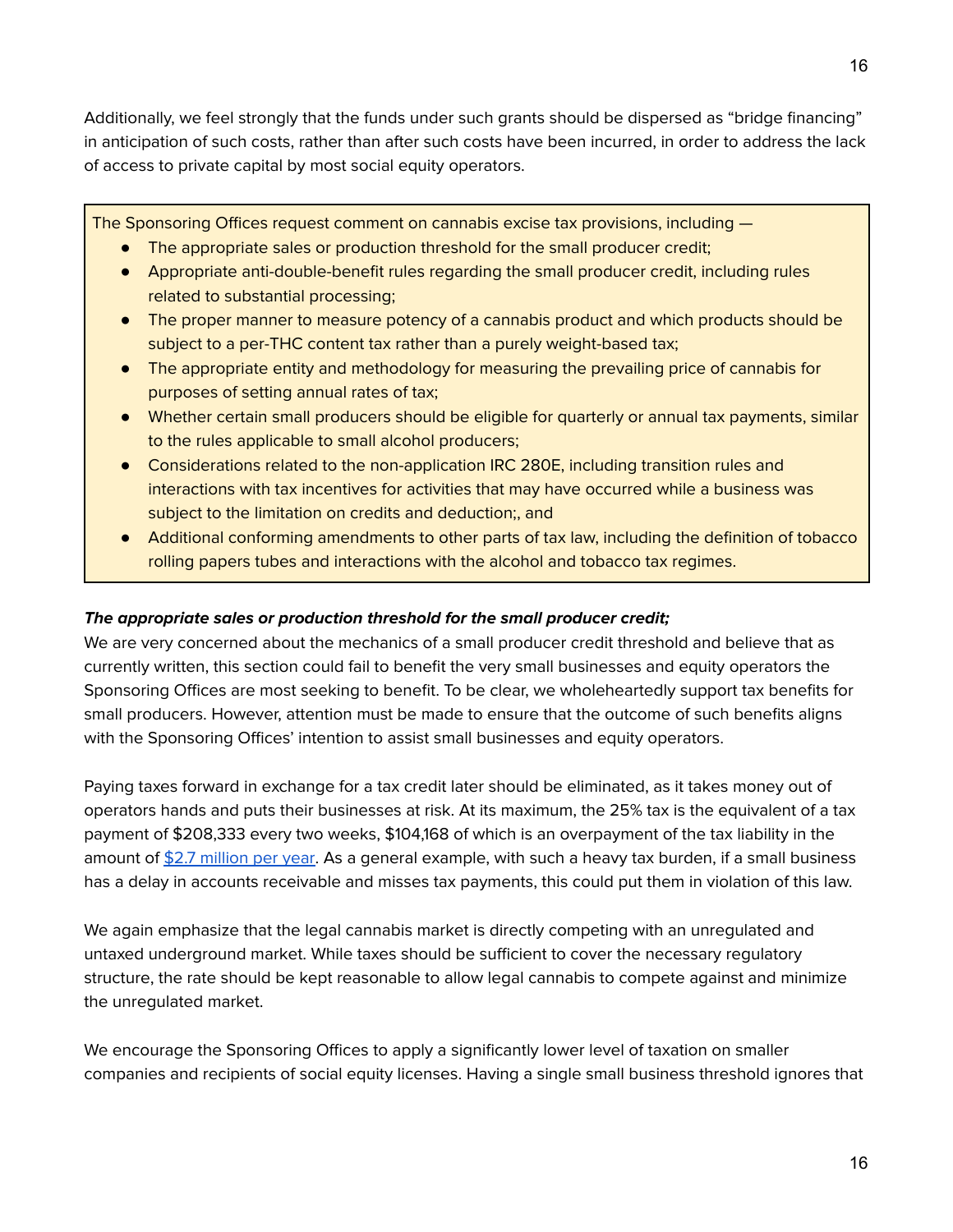many businesses that operate with significantly less than others and who may have different needs than the larger businesses with which they're being categorized. The creation of a "craft" tier, similar to the qualifications for craft beer market, could help facilitate more small businesses and provide a viable economic framework that would encourage them to stay small and niche. With such designation, operators would pay taxes at a reduced level, and not be required to pay taxes at the higher level in exchange for a tax credit later.

NCIA's Diversity, Equity, and Inclusion Committee (DEIC) put forth a proposal on the topic that the NCIA as an organization has not had the chance to fully analyze, but believe it is a valid option that is worth sharing for others to consider. The DEIC urges the Sponsoring Offices to consider a tax deduction or exemption for owners who have been impacted by the War on Drugs. Taxing the communities the CAOA seeks to help seems antithetical if the goal is to reinvest revenue back into those communities. Options include creating a third or fourth tier with lower taxes for smaller entities, further helping small businesses. Another tier, also set at a significantly lower rate, could be set for qualifying minority-owned businesses. The DEIC proposes that this tier would be reserved for social equity licensed businesses, but would consider it being specifically applicable to minority-owned businesses to prevent potential injunctions.

### **Appropriate anti-double-benefit rules regarding the small producer credit, including rules related to substantial processing;**

When looking at the sheer volume of rules in the CAOA related to taxation, including the many questions that have been raised concerning how to craft them, the Sponsoring Offices may want to consider a system of taxation that most of the legal adult-use states already have in place — collecting excise taxes at the retail level as a percentage of the sales price. It would simplify the process at every level, starting with compliance by current cannabis operators, particularly small operators, whose businesses are already set up to operate that way in the state system. Avoiding complexity will assist this nascent industry to get off the ground, and not be another barrier to success for small operators or competitive advantage for the illicit market that pays no taxes, state or federal.

An excise tax at the retail level would also greatly simplify the implementation and enforcement of the rules at the agency level, which could have huge cost savings. Consumers would also benefit from this process as it would drive greater transparency in pricing. Taxation at the wholesale level would add audit complexity and require operators to set up additional systems for compliance and audit purposes. Given the complexity, it is anticipated that federal regulators would be required to set up additional rules and infrastructure to ensure compliance and adherence to taxation requirements.

## **The proper manner to measure potency of a cannabis product and which products should be subject to a per-THC content tax rather than a purely weight-based tax;**

Taxes on cannabis should be crafted to promote efficient markets. Accordingly, NCIA does not support taxing products on a per-THC content basis, nor weight-based, but would rather see a percentage tax of the sales at the retail level.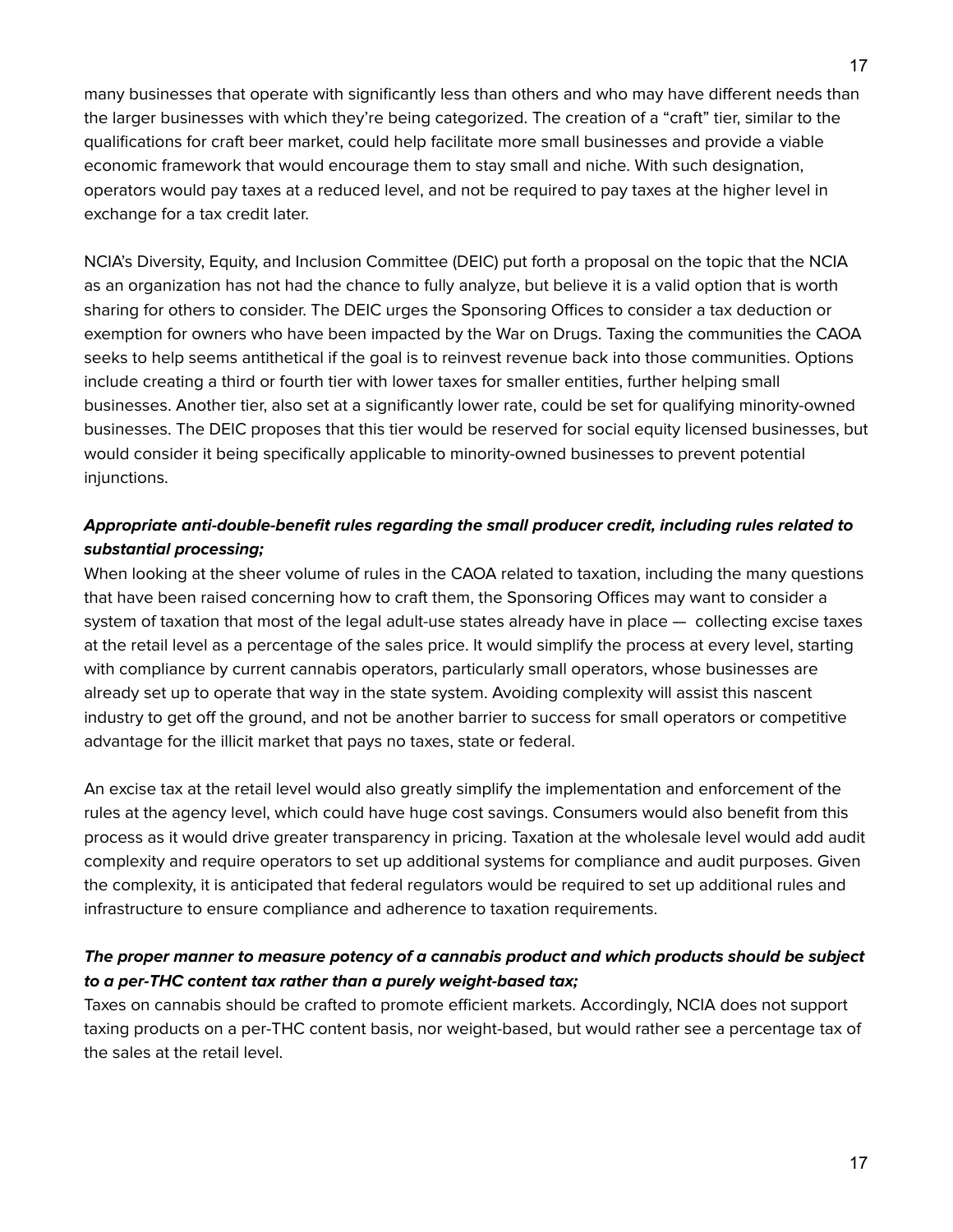NCIA's Scientific Advisory Committee (SAC) proposed another option the NCIA as an organization has not had the chance to fully analyze, but believe it is a valid option that is worth sharing for others to consider. The SAC proposes that these products should not be taxed based on "THC" content, but instead be taxed on their total cannabinoid content.

## **The appropriate entity and methodology for measuring the prevailing price of cannabis for purposes of setting annual rates of tax;**

NCIA is concerned with the proposed language relating to prevailing prices, which allows the federal government to set the price for taxation, rather than allowing for market forces to do so, resulting in multiple externalities. For instance, the setting of the price based on prior year's prices would be an additional tax increase on producers in an environment of falling prices and would not allow for regional pricing differences. Conversely, in a period of price increases, the federal government risks missing out on potential tax revenues. A previous year prevailing price structure also provides a disincentive to drive cost reductions by operators and would potentially make U.S. based operators uncompetitive relative to low cost, internationally-based suppliers. We are concerned that a tax based on prevailing prices from the previous year would require significant expansion of federal bureaucracies, increase compliance and regulatory costs, and add significant audit complexities.

We are also concerned that the prevailing prices provisions may reward inefficient producers and eliminate the competitive pricing advantages of more efficient producers. This will have a negative environmental impact as it disincentivizes innovation that can reduce cannabis impact on the environment, as there would be no incentive to invest in or drive technology innovation if the [taxes](https://thecannabisindustry.org/wp-content/uploads/2021/08/An-economic-analysis-of-CAOA-by-Whitney-Economics-08-07-21-for-congress-1.pdf) do not [change](https://thecannabisindustry.org/wp-content/uploads/2021/08/An-economic-analysis-of-CAOA-by-Whitney-Economics-08-07-21-for-congress-1.pdf) for a year.

| Why a prevailing price tax has its challenges - Federal government missing out on tax revenue           |             |            |             |  |  |  |  |
|---------------------------------------------------------------------------------------------------------|-------------|------------|-------------|--|--|--|--|
| Year                                                                                                    | 2021        | 2022       | 2023        |  |  |  |  |
| Price scenario #1 - prices go up YoY                                                                    | \$100.00    | \$200.00   | \$250.00    |  |  |  |  |
| Tax based on prior year                                                                                 |             | \$25.00    | \$50.00     |  |  |  |  |
| <b>Total price</b>                                                                                      |             | \$225.00   | \$300.00    |  |  |  |  |
| Tax if based on current market                                                                          |             | \$50.00    | \$62.50     |  |  |  |  |
| Price if based on current market                                                                        |             | \$250.00   | \$312.50    |  |  |  |  |
| <b>Comment: Federal government missing out on tax revenue</b>                                           |             |            |             |  |  |  |  |
|                                                                                                         |             |            |             |  |  |  |  |
| Why a prevailing price tax has its challenges - Operators pay more taxes                                |             |            |             |  |  |  |  |
| Year                                                                                                    | 2021        | 2022       | 2023        |  |  |  |  |
| Price scenario #2 - prices go down YoY                                                                  | Ś<br>100.00 | 75.00<br>s | Ś<br>50.00  |  |  |  |  |
| Tax based on prior year                                                                                 |             | 25.00      | 50.00       |  |  |  |  |
| <b>Total price</b>                                                                                      |             | 100.00     | S<br>100.00 |  |  |  |  |
| Tax if based on current market                                                                          |             | 18.75      | 12.50       |  |  |  |  |
| Price if based on current market                                                                        |             | 93.75      | 62.50<br>s  |  |  |  |  |
| Comment: Operator pavina biaber taxes in a period of declining prices, further burting small businesses |             |            |             |  |  |  |  |

Source: Whitney Economics

### **Whether certain small producers should be eligible for quarterly or annual tax payments, similar to the rules applicable to small alcohol producers;**

NCIA believes that the payment of tax every two weeks and resulting tax credit disproportionately impacts smaller businesses and would drive them out of the market, thereby encouraging further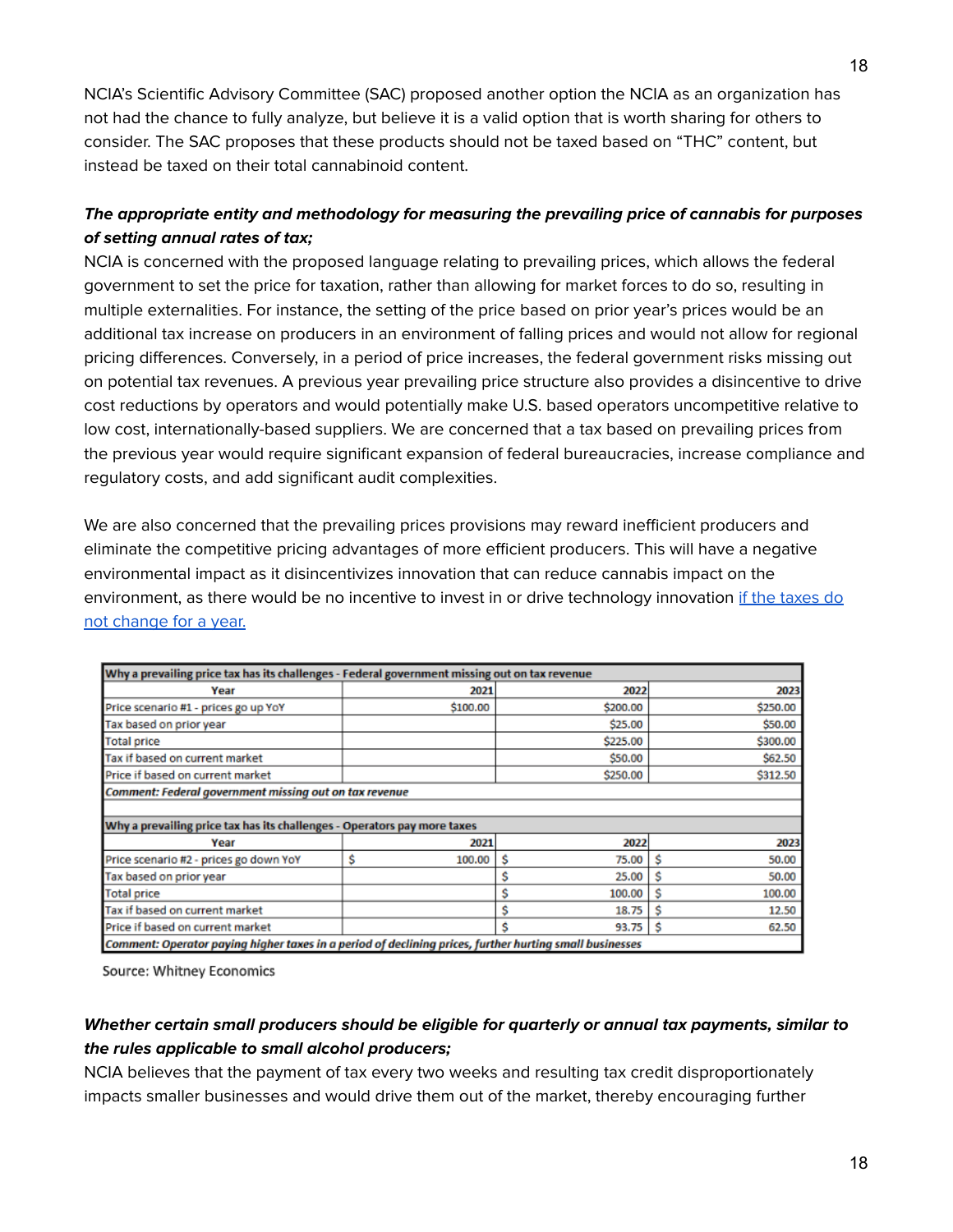consolidation. Bi-monthly (once every two weeks) payment of taxes to the U.S. Treasury would be an overly onerous burden faced by no other industry in the United States. Additionally, banks would not (and currently do not) have the compliance software infrastructure in place to support this.

### **Considerations related to the non-application IRC 280E, including transition rules and interactions with tax incentives for activities that may have occurred while a business was subject to the limitation on credits and deduction;**

The Sponsoring Offices should take into consideration businesses currently operating in state legal cannabis systems who made the right decision to enter the legal marketplace, despite IRC 280E and despite the inability to access proper banking services. Consider tax credits to those businesses that have been paying exorbitant taxes due to 280E. Those who are in arrears specifically due to IRC 280E should not be prevented from obtaining a permit and should be allowed to start fresh without the tax burden created under prohibition. This helps keep legacy operators from potentially reverting back to the underground market because they are discouraged or financially unable to compete with brand new companies entering the cannabis industry without a pre-descheduling tax debt.

While IRC 280E has added a heavy tax burden uniquely to the state-legal cannabis industry, it turns out the proposed taxation scheme would be even more of a burden. According to our calculations, while examining the retail forecast through 2025, and applying the graduated tax model on wholesale, the cannabis industry would pay **more** in taxes over the next five years than under the existing 280E structure, both at the federal **and** state level. With the graduated wholesale excise tax combined with federal business taxes, the U.S. cannabis industry would pay an [estimated](https://thecannabisindustry.org/wp-content/uploads/2021/08/An-economic-analysis-of-CAOA-by-Whitney-Economics-08-07-21-for-congress-1.pdf) \$1.1 billion in additional taxes under the proposed bill when compared to the existing 280E structure.

| <b>Proposed Tax Structure</b> | <b>Industry Wide demand</b> | 2021              | 2022             | 2023             | 2024             | 2025             | <b>Total</b>                     |
|-------------------------------|-----------------------------|-------------------|------------------|------------------|------------------|------------------|----------------------------------|
|                               | Retail revenue              | \$25,000,000,000  | \$29,661,758,310 | \$33,017,999,667 | \$39,704,267,742 | \$44,922,223,109 |                                  |
|                               | Wholesale revenue           | \$12,500,000,000  | \$14,830,879,155 | \$16,508,999,834 | \$19,852,133,871 | \$22,461,111,555 |                                  |
|                               | <b>G&amp;A</b> expenses     | \$7,500,000,000   | \$8,898,527,493  | \$9,905,399,900  | \$11,911,280,323 | \$13,476,666,933 |                                  |
|                               | Taxable corporate profit    | \$5,000,000,000   | \$5,932,351,662  | \$6,603,599,933  | \$7,940,853,548  | \$8,984,444,622  |                                  |
|                               | <b>Tax rate</b>             | 10%               | 15%              | 20%              | 25%              | 25%              |                                  |
|                               | Tax                         | \$1,250,000,000   | \$2,224,631,873  | \$3,301,799,967  | \$4,963,033,468  | \$5,615,277,889  |                                  |
|                               | 0.21 Federal business tax   | \$1,050,000,000   | \$1,245,793,849  | \$1,386,755,986  | \$1,667,579,245  | \$1,886,733,371  |                                  |
|                               |                             | \$2,300,000,000   | \$3,470,425,722  | \$4,688,555,953  | \$6,630,612,713  |                  | \$7,502,011,259 \$24,591,605,647 |
|                               |                             |                   |                  |                  |                  |                  |                                  |
| 280e Tax Revenue Under Biden  | Under 280E                  | 2021              | 2022             | 2023             | 2024             | 2025             |                                  |
| Business Taxes Based on 21%   | Retail                      | \$2,625,000,000   | \$3,114,484,623  | \$3,466,889,965  | \$4,168,948,113  | \$4,716,833,426  |                                  |
|                               | <b>Supply Chain</b>         | \$787,500,000     | \$934,345,387    | \$1,040,066,990  | \$1,250,684,434  | \$1,415,050,028  |                                  |
|                               | Total                       | \$3,412,502,021   | \$4,048,832,031  | \$4,506,958,978  | \$5,419,634,571  | \$6,131,885,479  | \$23,519,813,080                 |
|                               |                             |                   |                  |                  |                  |                  |                                  |
| Business Taxes Based on 21%   | Difference --->             | (\$1,112,502,021) | (\$578,406,309)  | \$181,596,975    | \$1,210,978,142  | \$1,370,125,780  | \$1,071,792,567                  |
|                               | Percentage                  | $-32.6%$          | $-14.3%$         | 4.0%             | 22.3%            | 22.3%            |                                  |

Source: Whitney Economics

Moreover, the tax imposed on sales at the state level would also be increased since the selling price would be increased, so this is not only a federal tax increase but also a state one. Given the demand elasticity, the price increases will be borne mostly by operators and less so by the consumer, further eroding margins and driving out small businesses.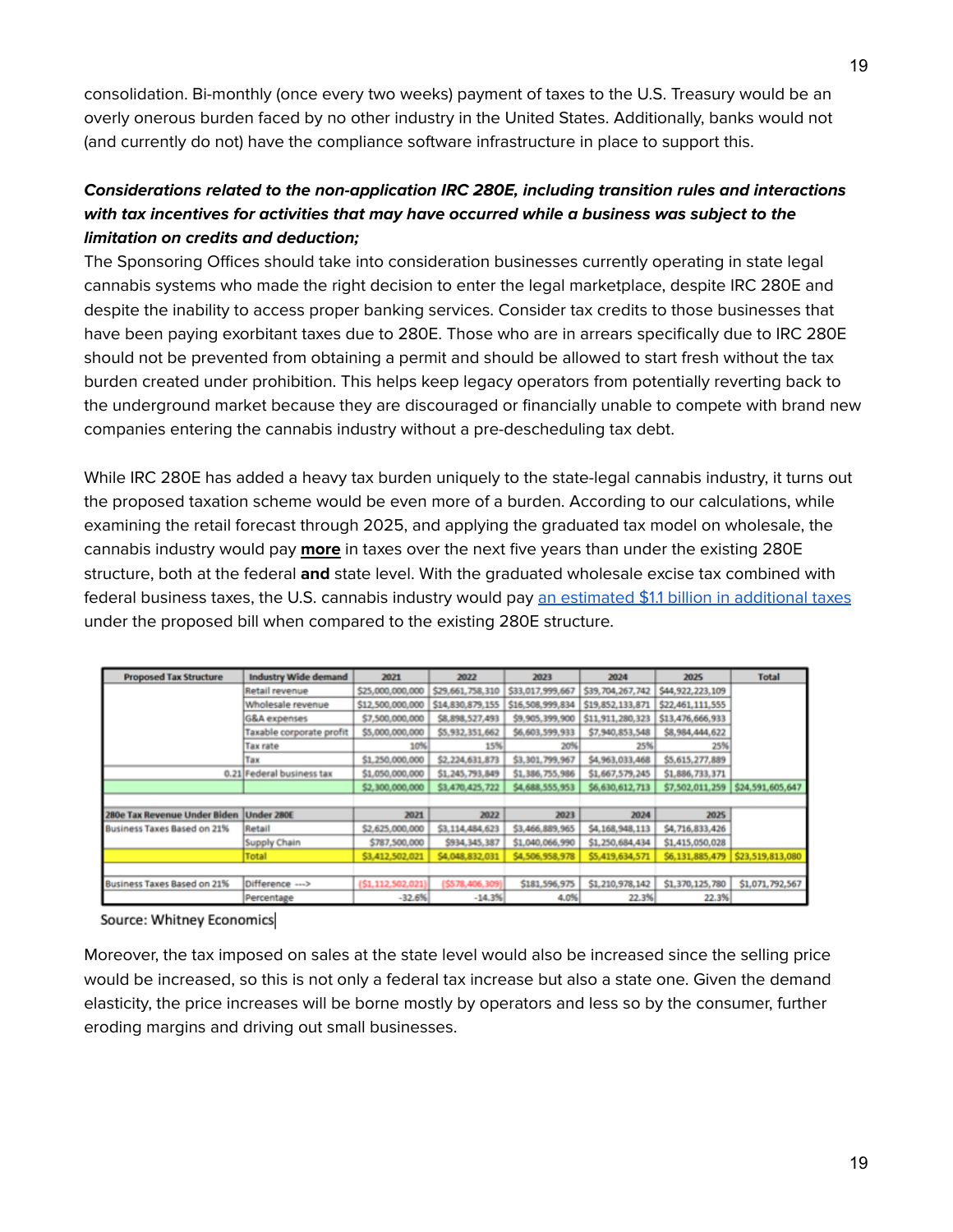| <b>Example of state tax increase impact</b> |         |  |                                |          |                   |
|---------------------------------------------|---------|--|--------------------------------|----------|-------------------|
| <b>Current:</b>                             |         |  | <b>Proposed</b>                |          | <b>Difference</b> |
| <b>Wholesale price</b>                      | \$37.50 |  | <b>Wholesale price</b>         | \$37.50  |                   |
| Federal excise tax @ 25%                    | \$0.00  |  | Federal excise tax @ 25%       | \$18.75  |                   |
| <b>Retail price</b>                         | \$75.00 |  | Retail price (2x wlsle + Tax)  | \$93.75  |                   |
| <b>Tax at 10%</b>                           | \$7.50  |  | <b>Tax at 10%</b>              | \$9.38   | \$1.88            |
| <b>Total Price to consumer</b>              | \$82.50 |  | <b>Total Price to consumer</b> | \$103.13 | \$20.63           |

Source: Whitney Economics

#### **Additional conforming amendments to other parts of tax law, including the definition of tobacco rolling papers tubes and interactions with the alcohol and tobacco tax regimes.**

NCIA is still evaluating and calculating this information and looks forward to presenting the Sponsoring Offices with this data at a later date.

The Sponsoring Offices believe reducing barriers to entry is a crucial component of restorative justice. At the same time, allowing illegal operators to maintain a cannabis permit while repeatedly and intentionally violating the law does a disservice to those cannabis entrepreneurs that pay their taxes and comply with public health and public safety laws.

The Sponsoring Offices request comment on establishment and permitting provisions, including —

- The appropriate balance to strike between reducing barriers to entry, while preventing illegal operations that may engage in cannabis diversion, tax evasion, or threaten public health and safety;
- Appropriate criteria for the waiver of a qualifying offense with respect to a permit application;
- Additional recommendations on streamlining the permitting and establishment process involving multiple government agencies; and
- The operation of the permitting transition rule for entities already in operation as well as those that may commence business shortly after enactment.

#### **The appropriate balance to strike between reducing barriers to entry, while preventing unregulated operations that may engage in cannabis diversion, tax evasion, or threaten public health and safety;**

We acknowledge that achieving balance in this instance may be difficult, however, the Sponsoring Offices should strive to create a regulatory structure that is not overly cumbersome to engage with. Additionally, unregulated actors must be aware of what penalties they may face if they continue to circumvent regulation and how they can participate in the legal industry. This may be done in various ways; for instance, offering pre-qualified financing upon state approval, access to free information that is forthcoming and easy to digest, and assistance in obtaining licensing and following compliance requirements.

It is vital to reign in the unregulated market by having a healthy, equitable legal adult-use market through rational regulations and fair taxation. Criminal enforcement should always be the last option for incentivizing compliance, as evidenced by the failure of enforcing prohibition, which the CAOA's Findings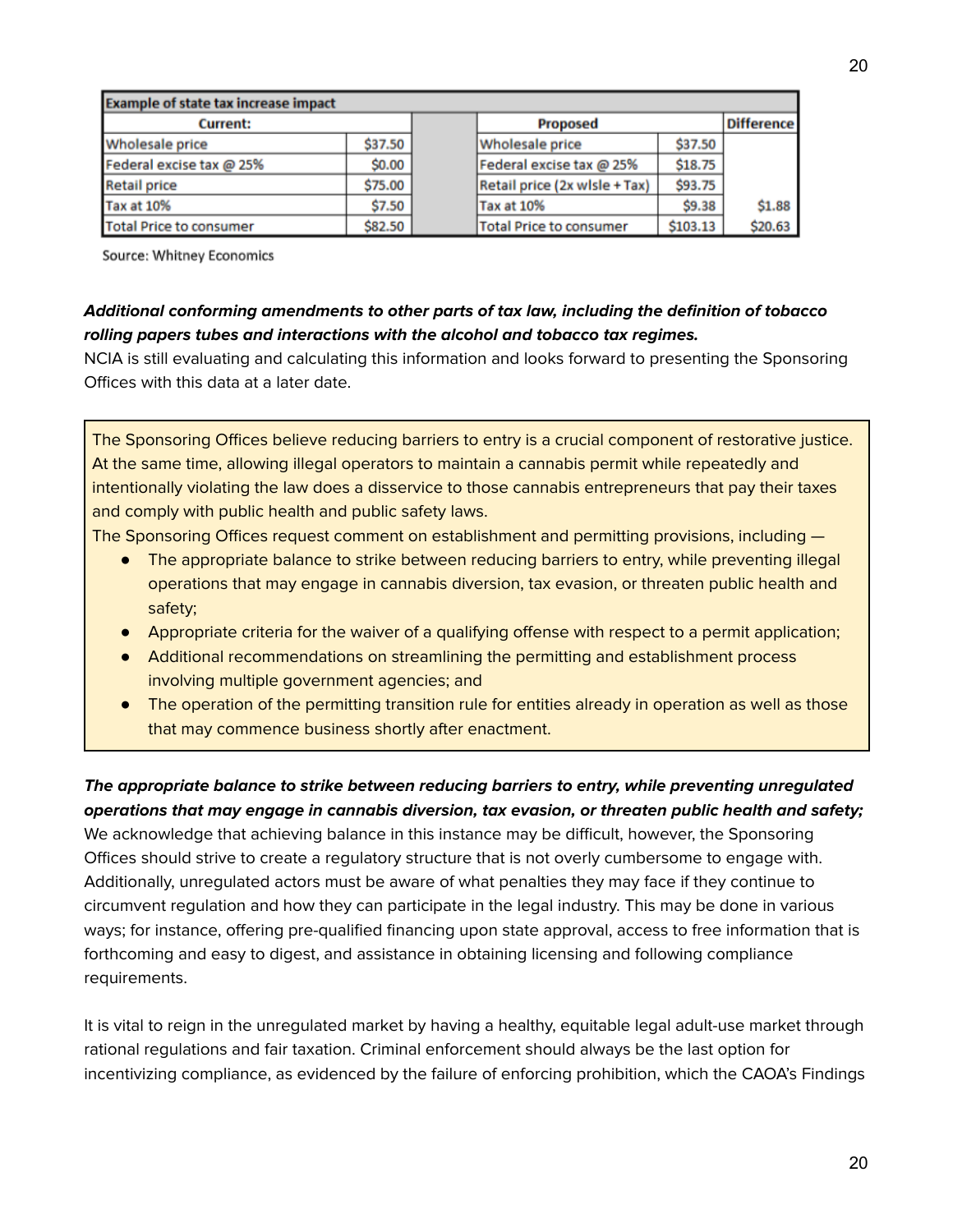underscore. This includes establishing and maintaining tax rates at levels that don't incentivize individuals to circumvent the law.

It is critical that any restorative justice language include provisions for the expungement of not only non-violent federal cannabis-related convictions but also for withdrawal of the cannabis-related indictments that led to arrests, trials, and long drawn-out and expensive legal processes regardless of whether they may or may not have led to a conviction, and should be inclusive of the return of assets seized by the federal government from these people as a result of cannabis prohibition. Individuals should have the ability to petition the court seeking the expungement of all convictions that occurred as a result of cannabis prohibition (including certain "victimless" violent offenses).

#### **Appropriate criteria for the waiver of a qualifying offense with respect to a permit application;**

Individuals previously convicted of a cannabis-related felony should not be automatically disqualified from becoming a part of the legal industry, but should be considered based on the nature of the felony.

NCIA's Diversity, Equity, and Inclusion Committee (DEIC) put forth a proposal on the topic that the NCIA as an organization has not had the chance to fully analyze, but believe it is a valid option that is worth sharing for others to consider. The DEIC has proposed the following additional criteria for determining whether a conviction arising from an offense involving violence should be waived: If an offense was deemed "violent" (i.e. possession of a firearm while in possession of contraband), but there are no prior convictions for violent acts (i.e. there was no human/animal victim of a prior violent act), and there was no other violent crime committed during this offense other than the possession of a firearm, then the "offender" should still be allowed to participate in the legal industry.

The Committee also proposes that certain cannabis offenses in prohibition states could be waived for candidates applying for federal permits to operate in states with legal cannabis markets. Rather, offenders should be eligible for such waivers if they enroll in and attend remedial education classes for social equity applicants for federal permits.

### **Additional recommendations on streamlining the permitting and establishment process involving multiple government agencies; and**

NCIA believes that all producers, manufacturers, and wholesalers of products regulated under "Lane #2" as referenced earlier should have to receive a permit from TTB. Producers and manufacturers would also have to register with the FDA. Retail facilities would not have to register with the federal government and would be regulated solely at the state and local level. The permitting systems for cannabis products and for alcohol products under TTB would be very similar. In both cases, the state would set minimum conditions for persons eligible to hold these permits. There would be no limit on how many permits could be issued. Facilities would then be subject to safety inspections. All facilities producing or manufacturing cannabis products would also be required to register with FDA. This allows the FDA to know where human consumables are being produced. FDA would have the authority to inspect these facilities for compliance with the most directly applicable manufacturing requirements and to monitor products for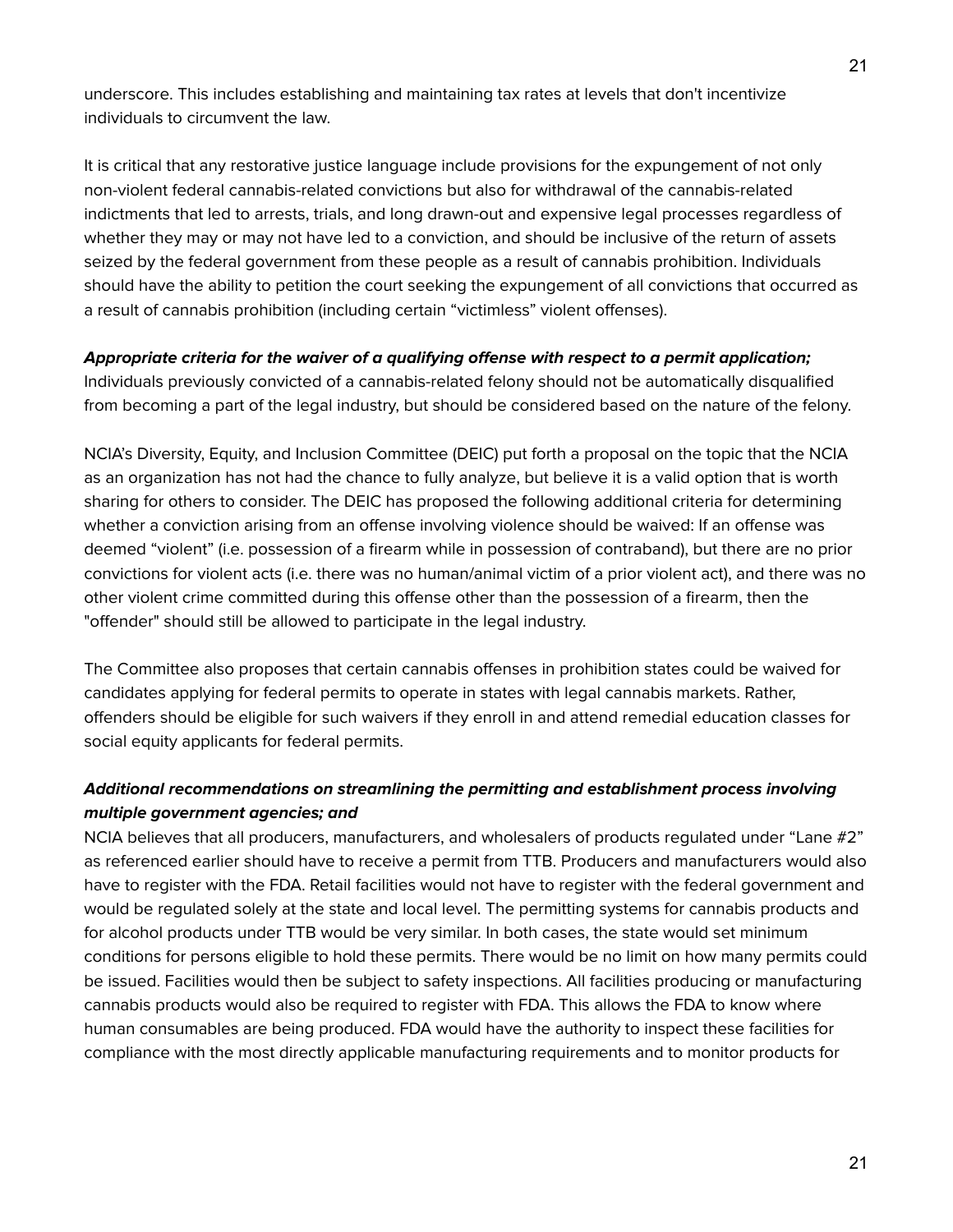harmful adulterants. The law would clarify that no substance derived from the cannabis plant could be considered an adulterant for products sold through Lane #2.

### **The operation of the permitting transition rule for entities already in operation as well as those that may commence business shortly after enactment.**

NCIA strongly believes that efforts should be made to ensure that state systems and regulatory agencies are disrupted as little as possible by enactment. To that end, NCIA recommends extending the 90-day period outlined in the CAOA. Consideration must also be made for social equity operators, as they are defined as having fewer resources than other operators, it would indicate that they would have fewer resources during this transition period as well. This could potentially be ameliorated with dedicated SBA assistance for these operators, among other options.

The Sponsoring Offices request comment on provisions relating to the operations of cannabis production facilities, including whether certain small cannabis producers should be exempt from the requirement to maintain a bond, similar to the exception in current law for small alcohol producers.

## **The Sponsoring Offices request comment on provisions relating to the operations of cannabis production facilities, including whether certain small cannabis producers should be exempt from the requirement to maintain a bond, similar to the exception in current law for small alcohol producers.**

The Sponsoring Offices should make sure that requirements put in place are not too onerous or burdensome that they disproportionately harm small businesses and social equity operators. A bond requirement without an exception similar to that in current law for small alcohol producers would likely affect these businesses first and more severely, and could have other unintended consequences.

The Sponsoring Offices request comment on whether some or all cannabis products should be required to undergo premarket review before marketing and, if so, which cannabis products and the evidentiary standards for any proposed premarket review pathways.

## **The Sponsoring Offices request comment on whether some or all cannabis products should be required to undergo premarket review before marketing and, if so, which cannabis products and the evidentiary standards for any proposed premarket review pathways.**

Americans deserve an efficient market for these products, especially in a market locked in fierce competition with an unregulated, untaxed competitor that sells untested products. NCIA urges the Sponsoring Offices to limit unnecessary burdens that would hinder the ability of the regulated market to compete with the illicit market such as premarket review. That is particularly the case for products that are currently sold in existing, regulated state cannabis markets. NCIA believes that a pre-market review process similar to that conducted for new tobacco products is completely inapplicable here. Beyond the many differences between the industries and products, it cannot be obscured that as a result of the federal prohibition of cannabis a division of products into "existing" and "new" is particularly ill-fitting. The delays and costs of a pre-market review would disproportionately impact small producers and would benefit the unregulated market above all.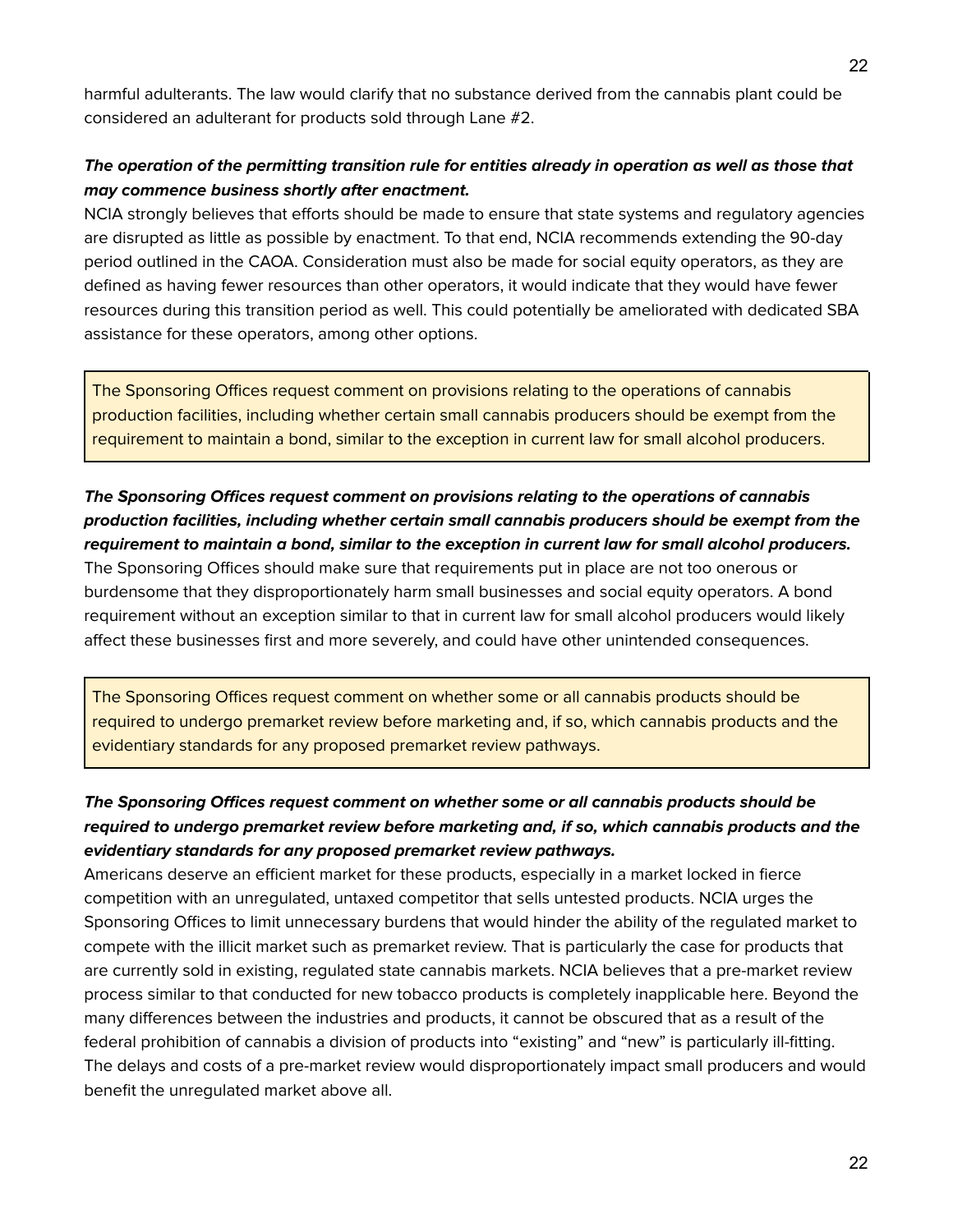The Sponsoring Offices have not specified responsibilities or membership of the Advisory Committee and request comments on —

- Criteria for Advisory Committee membership to ensure diverse viewpoints and policy priorities are properly represented;
- Roles and responsibilities of the Advisory Committee; and
- The role of the Advisory Committee in agency consultation, including the administrative and rulemaking process.

## **Criteria for Advisory Committee membership to ensure diverse viewpoints and policy priorities are properly represented;**

NCIA is concerned that the Sponsoring Offices intent of the Advisory Committee may be difficult to achieve with only a dozen seats. We strongly encourage the Sponsoring Offices to appoint a multitude of industry voices, including licensees, equity operators, stakeholders representing communities most impacted by the War on Drugs, regulators, and subject matter experts.

#### **Roles and responsibilities of the Advisory Committee; and**

The Advisory Committee should have an explicit mission to advise on the creation of a well-functioning, efficient market that delivers the cannabis products the American public demands. Particularly in the early years of this new federal market, this mission must include advising on the potential impact of federal regulation on the unregulated market and the risks that its untaxed and untested products pose to the American public. At its core, the Advisory Committee should be composed of individuals that have significant experience in the cannabis industry and understand the concerns of the regulated market, as well as equity operators and others who understand the impact that the War on Drugs has had on communities of color.

The Advisory Committee should strive to:

- protect the public interest, including by setting best practices and uniform laws for testing, packaging and labeling;
- promote competitive markets;
- facilitate the fair and equitable treatment of cannabis consumers;
- promote the fair and equitable licensing of cannabis business entities;
- promote the reliability, solvency and financial solidity of cannabis business entities; and
- support and improve local and state regulation of cannabis by promoting best practices in the industry;
- ensure the intent as detailed in the Findings section of this bill to deliver and promote restorative justice is being upheld, and that included provisions are being implemented in a timely, effective, and accessible manner.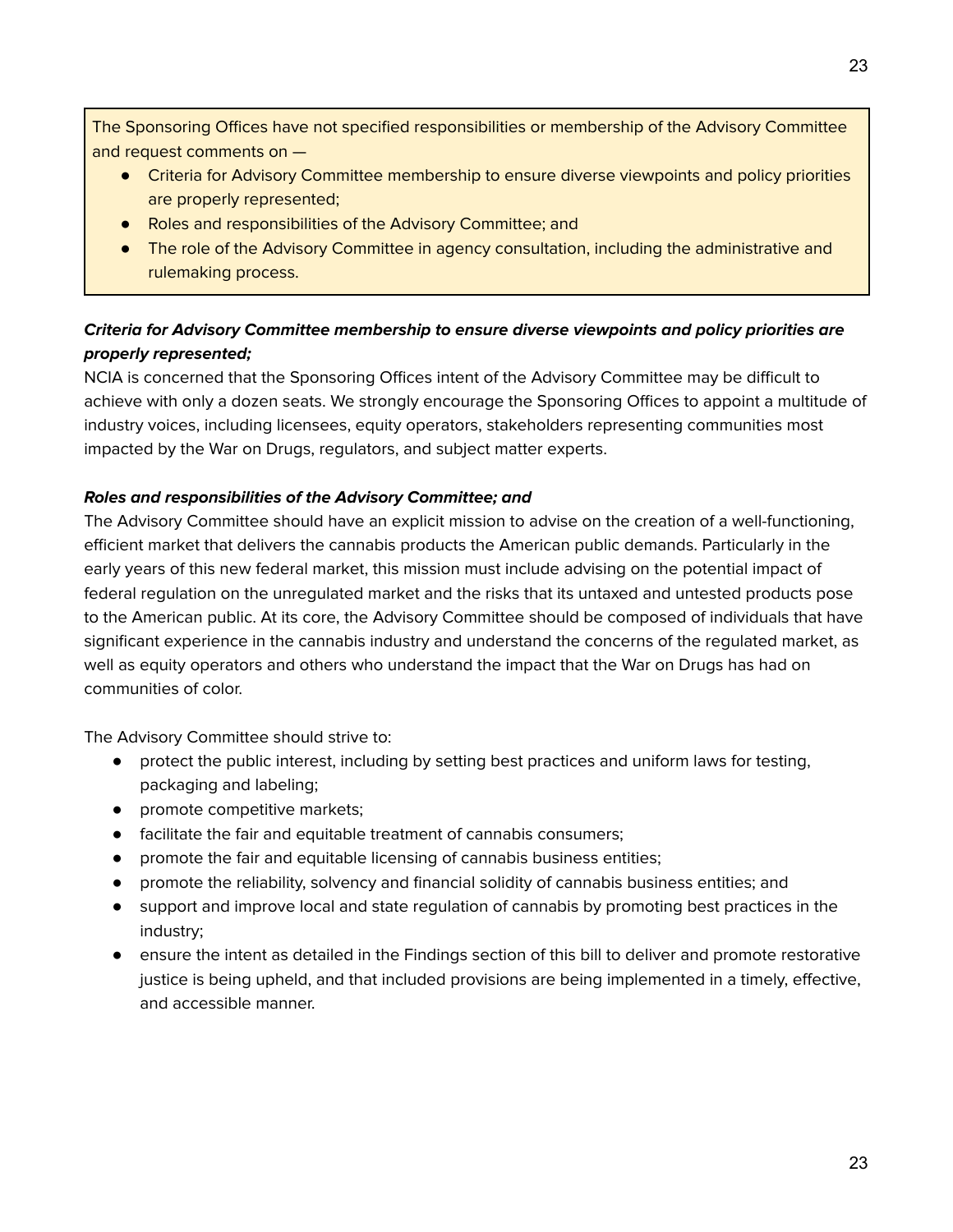## **The role of the Advisory Committee in agency consultation, including the administrative and rulemaking process.**

Consultation between agencies and the Advisory Committee outlined in the CAOA should be mandatory during rulemaking. Moreover, agencies should give reasonable deference to the Advisory Committee, particularly during the initial drafting of rules.

With regard to Section 301 and the Opportunity Trust Fund and Small Business Administration Programs, the Advisory Committee should advise on who is eligible to participate in these programs, as well as to monitor and advise on the progress of them.

The Sponsoring Offices believe that robust enforcement against commercial bribery and uncompetitive practices is critical to ensure that small and independent cannabises have an equal footing in the marketplace. In addition, consistent labeling and disclosure rules serve to protect the public and prevent misleading practices by market participants.

The Sponsoring Offices request comments on cannabis administration and trade practices enforcement, including —

- Ways to reduce compliance costs for small businesses while ensuring that market participants comply with necessary labeling and trade practice rules;
- Whether additional rules may be necessary to prevent uncompetitive practices, and the interactions with trade practice rules administered by other agencies, including the Federal Trade Commission;
- Transition rules to address cannabis products that already exist in the marketplace or those introduced in the marketplace, including before TTB and FDA issue regulations or other guidance;
- Design of the track and trace regime to prevent cannabis diversion while minimizing compliance burdens; and
- Whether and how a single federal track and trace regime could replace the various, complex, state-based seed-to-sale tracking systems.

## **Ways to reduce compliance costs for small businesses while ensuring that market participants comply with necessary labeling and trade practice rules;**

NCIA seeks efficient cannabis markets that will allow the regulated industry to meet the clear demand for these products from the American consumer. To that end, we urge the Sponsoring Offices to weigh the operation of existing state markets and their trade practice regulation. To the extent that new, costly, and complex trade practice rules are introduced, the burdens of revising business plans and ensuring compliance may cause market disruption, favoring the unregulated market and disproportionately harming small businesses.

For example, we strongly support efforts undertaken by multiple states and municipalities to promote social equity in the cannabis industry and to support regulated cannabis businesses operated by individuals disproportionately impacted by the War on Drugs.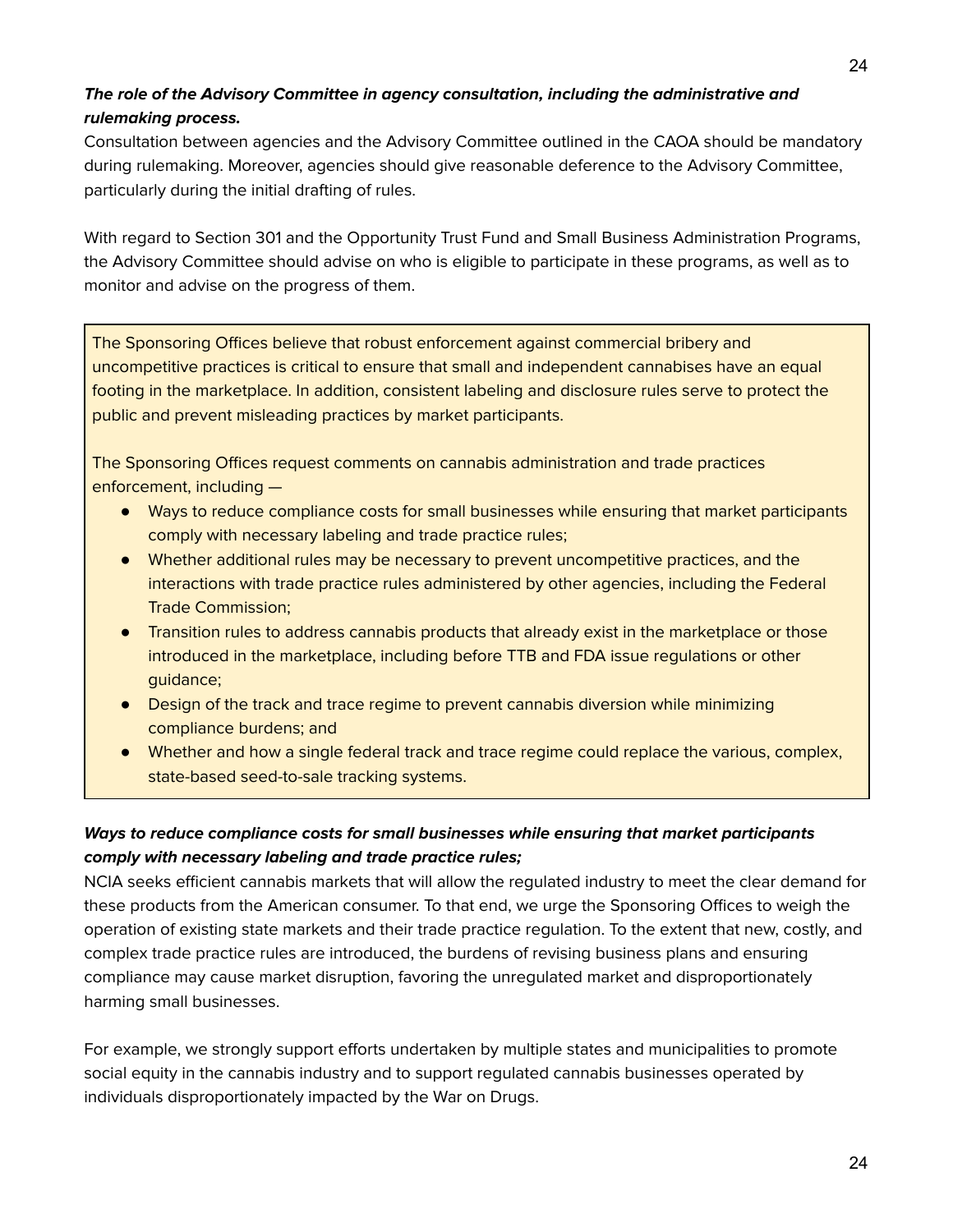We ask that the Sponsoring Offices avoid trade practice regulations that run the risk of prohibiting the types of support provided by larger cannabis operators to social equity operators. After all, we recognize that such regulation would undermine the Sponsoring Offices clear intention in crafting this legislation to help undo some of the harms of the War on Drugs. To achieve the goals that the Sponsoring Offices outlined in the CAOA's Findings, it is imperative that language is incorporated to explicitly accommodate the ability of social equity qualified retailers to receive investments, assistance, and incubation from other established cannabis businesses. Such aid should not trigger the punitive application of Sections 304(a)(2)(A) through (F) of the FAA Act (as amended by Section 511 of the CAOA). We recommend the following language be incorporated at the end of Section 304(a)(2):

"Complete ownership of a retail business by a non-retail cannabis business is not an interest which may result in a violation of section 304(a)(2) of the Act.

Less than complete ownership by a non-retail cannabis business in a retail business (which retail business otherwise qualifies as 'a small business concern owned and controlled by socially and economically disadvantaged individuals') where local or state regulations prohibit such non-retail cannabis business from taking a greater ownership stake in such retail business, constitutes neither an interest in a retail license nor an interest in retail property within the meaning of Sections 304(a)(2)(A) or (B) of the Act. Furthermore, it shall not be a violation of the Act for any non-retail cannabis business to provide the types of assistance set forth in Section 304(a)(2)(A), (B), (C), (E) or (F) to such retail business, provided such assistance is being provided pursuant to applicable state and/or local social equity ordinances."

While it seems that Section 304(a)(2) of the Discussion Draft will not permit vertical integration (at least as it pertains to retailers and other parts of the supply chain), the TTB regulations at 27 CFR Sections [6.27](https://www.ecfr.gov/cgi-bin/text-idx?SID=1b991d8c82e577e07fd65c7d0e044827&mc=true&node=sp27.1.6.c&rgn=div6#se27.1.6_127) and [6.33](https://www.ecfr.gov/cgi-bin/text-idx?SID=1b991d8c82e577e07fd65c7d0e044827&mc=true&node=sp27.1.6.c&rgn=div6#se27.1.6_133) (implementing Sec. 205(b) of the FAA Act) include a carve out for vertically-integrated business enterprises if the retailer is a wholly-owned subsidiary. In order to clarify that the CAOA will not force the break-up of existing vertically-integrated companies, NCIA urges the Sponsoring Offices to see the language of this TTB regulatory carve-out is adapted for the CAOA and incorporated into the statute itself so that it is codified by Congress (rather than left to the TTB to promulgate later through rulemaking).

Additionally, imposing "Tied House" restrictions from the alcohol market to the cannabis market would cause unnecessary disruption of existing state-regulated marketplaces, without any clear need for such restrictions being defined and/or consideration of less restrictive means. The Tied House rules may make sense in the context of the national market for alcohol, given the evidence of the historical abuses that took place in the pre-prohibition alcohol industry. However, there is no historical precedent for a national cannabis market to refer to, making the application of Tied House rules a solution to a problem that never existed in cannabis.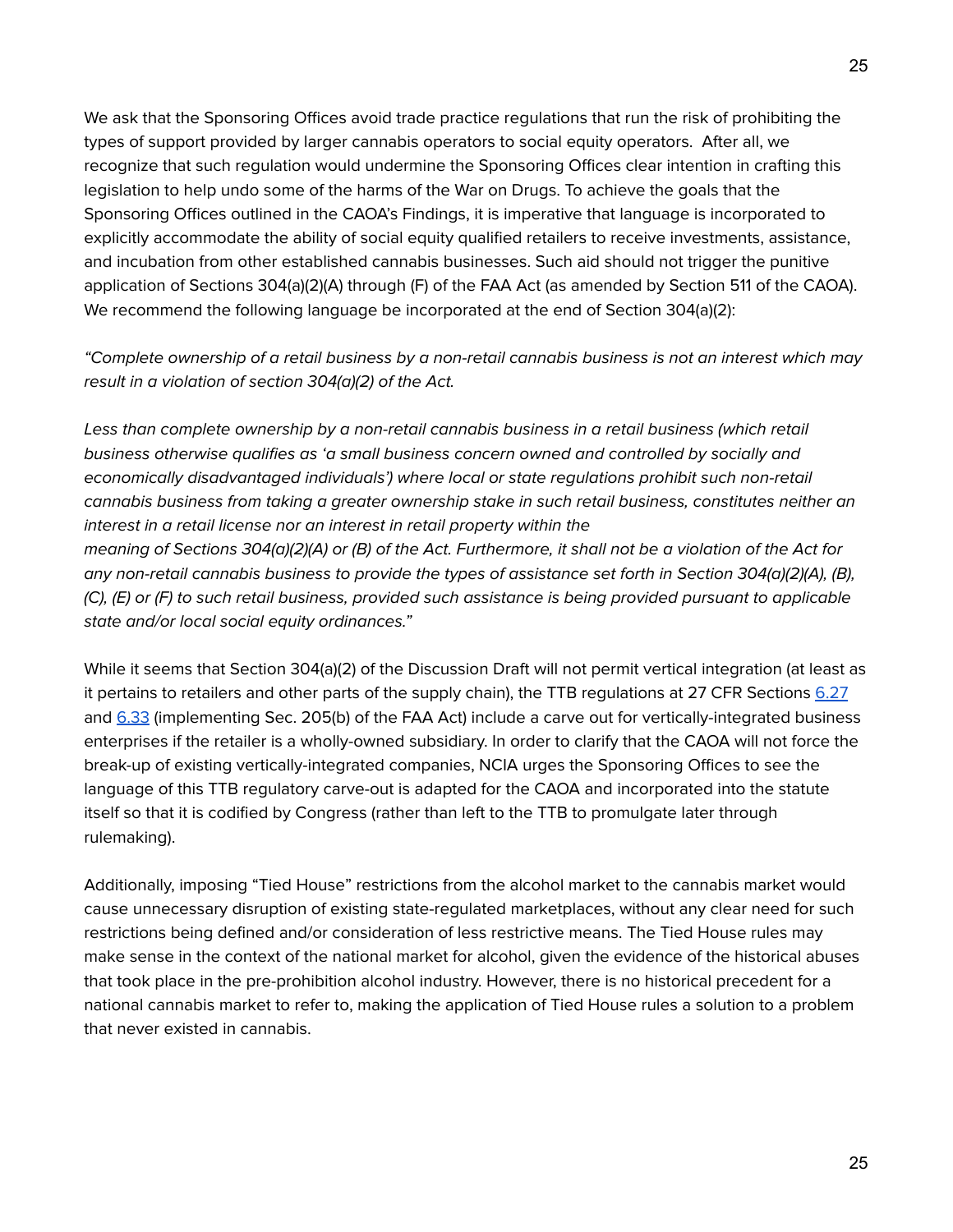The Sponsoring Offices should look at existing state regulatory regimes for addressing unfair trade practices that do not inadvertently harm the small businesses that the Sponsoring Offices are trying to protect.

## **Whether additional rules may be necessary to prevent uncompetitive practices, and the interactions with trade practice rules administered by other agencies, including the Federal Trade Commission;** Similar to the above, NCIA believes that there are already sufficient rules in place at the state and federal level, and would not support additional rules on this subject at this time because of the potential for unforseen deleterious consequences.

#### **Transition rules to address cannabis products that already exist in the marketplace or those introduced in the marketplace, including before TTB and FDA issue regulations or other guidance;**

NCIA urges the Sponsoring Offices to leverage the expertise and experience of the existing state adult-use markets, and to avoid the risks posed of an extended delay in promulgating rules at the federal level for these products. Accordingly, for core issues such as packaging, labeling, formulation, potency, and testing, we recommend that the Sponsoring Offices consult with key stakeholders in existing state adult-use markets (including their state regulators) and build these standards directly into the Bill. These provisions could sunset after an appropriate time and be replaced by rules promulgated by the lead federal regulator for cannabis. By taking this approach, however, Congress can resolve the significant uncertainty that may otherwise exist and can promote an efficient market that supplants the untested, untaxed, unregulated market as soon as possible.

## **Design of the track and trace regime to prevent cannabis diversion while minimizing compliance burdens; and**

NCIA's State Regulations Committee (SRC) recently opined on track and trace [systems](https://thecannabisindustry.org/committee-blog-re-thinking-cannabis-track-and-trace-models-a-sustainable-and-scalable-approach/) and made some excellent points.<sup>11</sup> We believe that the Sponsoring Offices should look to state track and trace programs to determine the most effective and least burdensome way to adequately regulate this new industry, as there have been many lessons learned in this arena at that level. Some areas to consider include:

- Impact of System Failure: The current centralized model seen in many states provides a single point of failure: if the system goes down, all licensee operations must stop operating entirely. In some cases, operators may manually record activity during a system failure, and then manually enter the activity when the system resumes. This introduces a high risk of human error. No backup system or alternative means of recording through the use of technology exists since the state relies on only one system.
- Challenges with Scalability: The history of performance with centralized track and trace systems demonstrates that there are significant challenges in scalability because of multiple system failures and shutdowns. The system would benefit from a more advanced track and trace

<sup>&</sup>lt;sup>11</sup> "Re-thinking Cannabis Track and Trace Models - A Sustainable and Scalable Approach," NCIA, contributing authors Jennifer Gallerani, Tim Gunther, Elise Serbaroli, and Erin Fay, May 11, 2021. Available at: https://thecannabisindustry.org/committee-blog-re-thinking-cannabis-track-and-trace-models-a-sustainable-and-scal able-approach/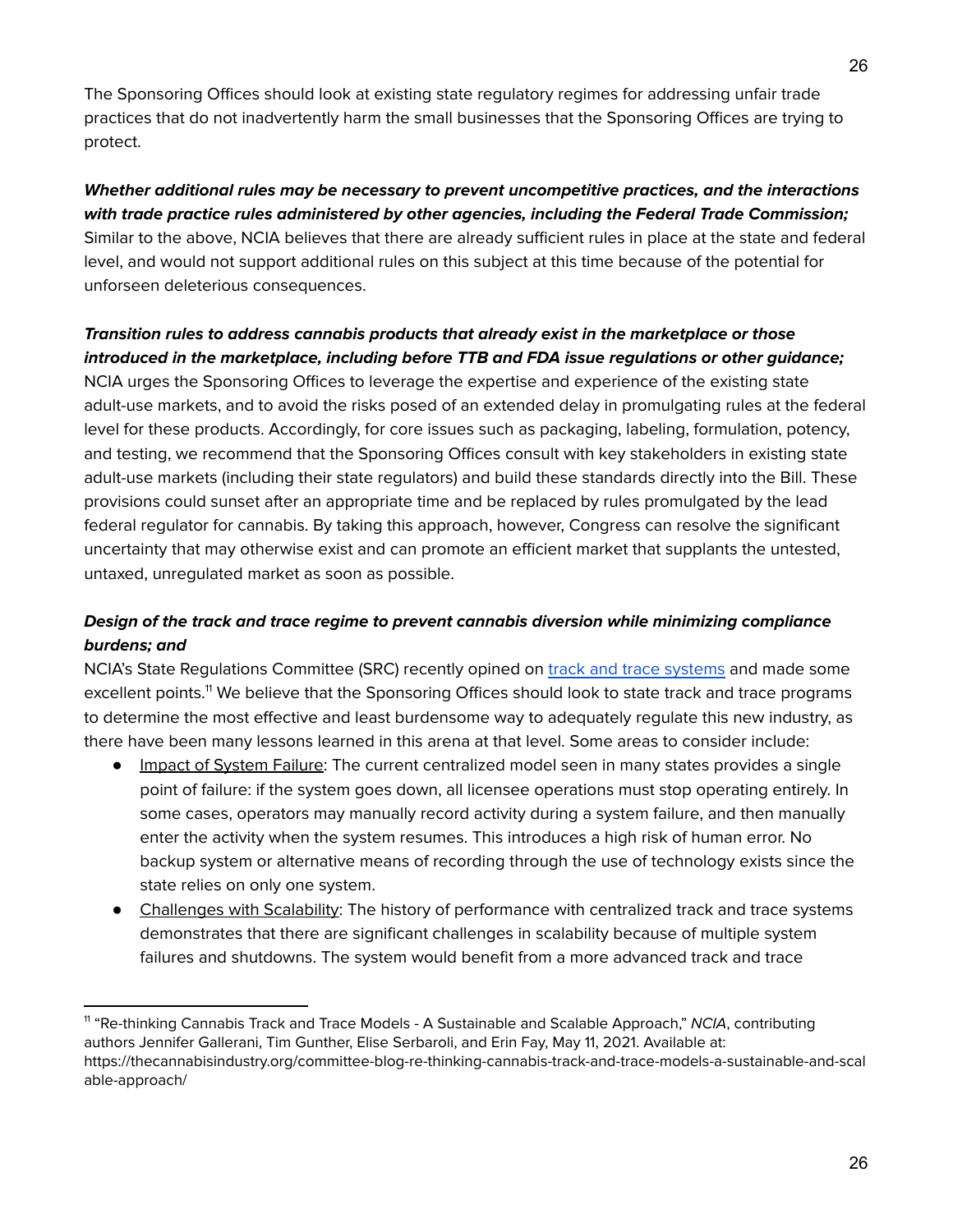capability, specifically with its API (Application Programming Interface). Many times it is not the technology of the licensee system, but the technology design of the state-mandated systems.

● Fiscal and Environmental Impacts: Licensees are required to purchase plant and product tags from the single state-mandated vendor, which creates a fixed price system that is typically not in favor of a licensee. It is also creating a sustainability issue in the industry, as the plant and product tags are single-use. More operators are speaking up about the waste it is generating in our cannabis industry.

We believe that by leveraging the knowledge and experience the industry has gained over the last 20 years, we can incorporate best practices from other industries' and other markets' track and trace systems, and set regulators and operators up for success.

## **Whether and how a single federal track and trace regime could replace the various, complex, state-based seed-to-sale tracking systems.**

For CAOA to meet the Sponsoring Offices' goals, NCIA urges the avoidance of costly, redundant regulations. To that end, it is crucial that the industry not face multiple track and trace regimes for redundant track and trace systems. We support the TTB tracking cannabis products like it does alcohol and tobacco. By having duplicate reporting systems, cannabis operators will be required to have duplicate data entry, increasing the risk of non-compliance. In addition, multiple compliance systems increase the complexity of conducting interstate commerce.

The Sponsoring Offices request comment on additional, general, and unspecified items, including —

- The necessary funding levels and resources for agencies to carry out the purposes of this Act;
- The necessary amounts appropriated for grants to carry out the purposes of this Act;
- Consideration of transition rules and effective dates;
- Interactions with state and local laws;
- Interactions with international obligations and treaties;
- Interactions and additional considerations regarding hemp;
- Additional opportunities to expand restorative justice and access to capital for historically-disadvantaged entrepreneurs; and
- Any other areas of concern to stakeholders, federal agencies, members of Congress, and state and local regulators.

#### **The necessary funding levels and resources for agencies to carry out the purposes of this Act;**

We are still evaluating and calculating this information and look forward to presenting the Sponsoring Offices with this data at a later date.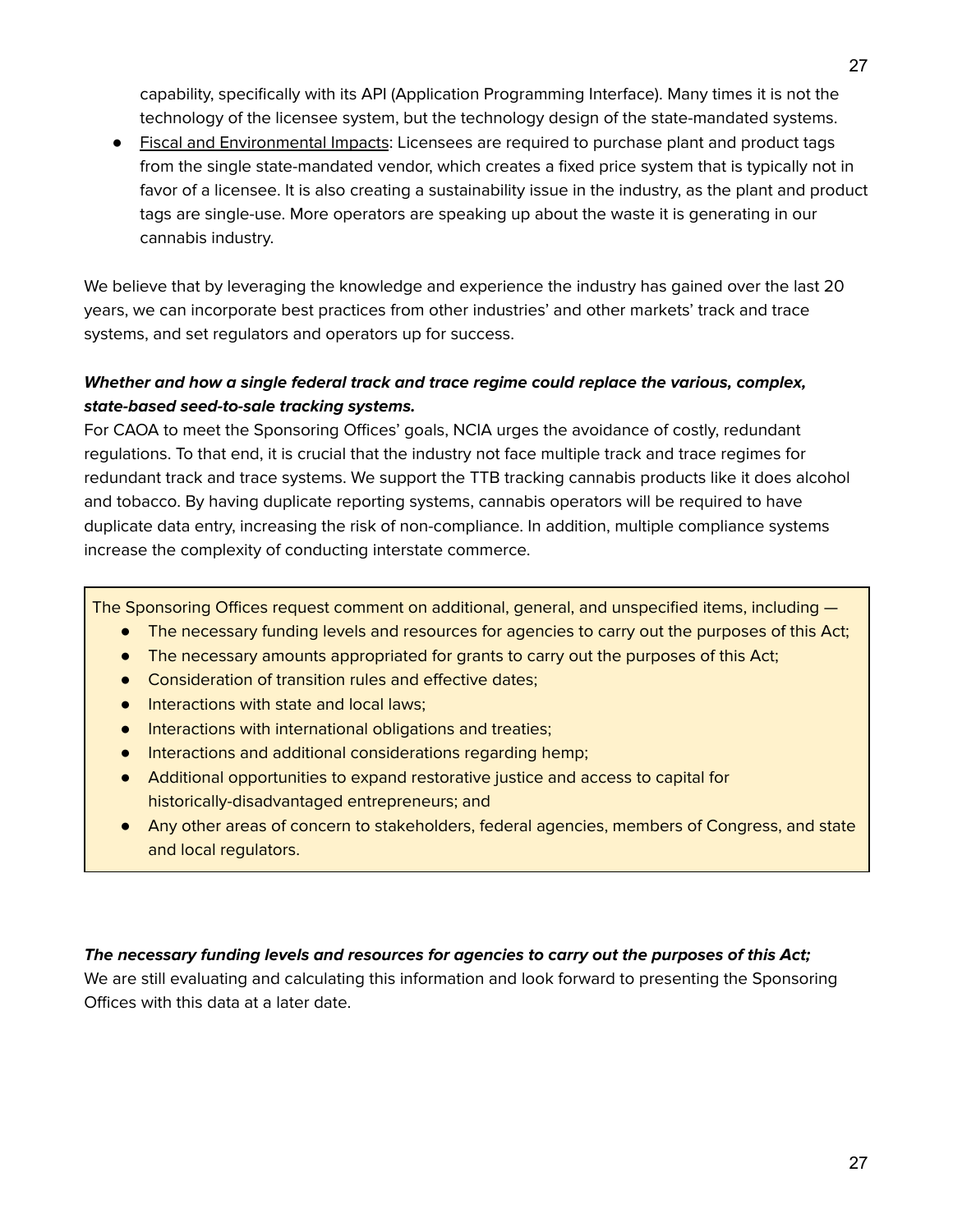#### **The necessary amounts appropriated for grants to carry out the purposes of this Act;**

We are still evaluating and calculating this information and look forward to presenting the Sponsoring Offices with this data at a later date.

#### **Consideration of transition rules and effective dates;**

It's imperative that implementation of regulations move quickly and efficiently, but at the same time, build in sufficiently long grace periods for state level operators to convert without disruption. Something to consider is that whatever rules and timelines are decided upon, social equity operators may require additional time and resources. SBA support could be considered for help with the transition.

In addition, banks require sufficient lead-time to change and deploy complicated compliance software.

The Treasury Department will also need time to develop processes to receive tax payments.

The proposed tax structure would require a complex auditing infrastructure requiring significant auditing processes.The government will then be required to create more rules to be developed to drive compliance, thereby making the system increasingly more costly. The initial auditing process would take time to implement.

#### **Interactions with state and local laws;**

As stated in previous comments, we urge the Sponsoring Offices to work with state and local authorities to make this process (or transition to an interstate market) as smooth as possible.

#### **Interactions with international obligations and treaties;**

NCIA recommends looking to fellow United Nations member states like Canada and Uruguay, as they have explored ways to reserve their rights to operate national cannabis markets while remaining party to international drug conventions.

NCIA also is concerned that the CAOA does not appear to include relief for non-citizens already subjected to lifetime bans on admissibility by the U.S. Customs and Border Patrol (CBP). We propose inserting the following bracketed text into Sec. 313:

"(a) IN GENERAL. — For purposes of the immigration laws (as defined in section 101 of the Immigration and Nationality Act (8 U.S.C. 1101(a)), cannabis may not be considered a controlled substance, and an alien may not be denied [(or continue to be denied, as the case may be)] any benefit or protection under the immigration laws based on any event, including conduct, a finding, an admission, addiction or abuse, an arrest, a juvenile adjudication, or a

conviction, relating to cannabis, regardless of whether the event occurred before, on, or after the effective date of this Act. [For the sake of clarity, this includes (but is not limited to) any determination of inadmissibility made by the United States Customs and Border Protection, on the basis of any individual alien's investment in, or employment by, a state-licensed cannabis company, regardless of whether such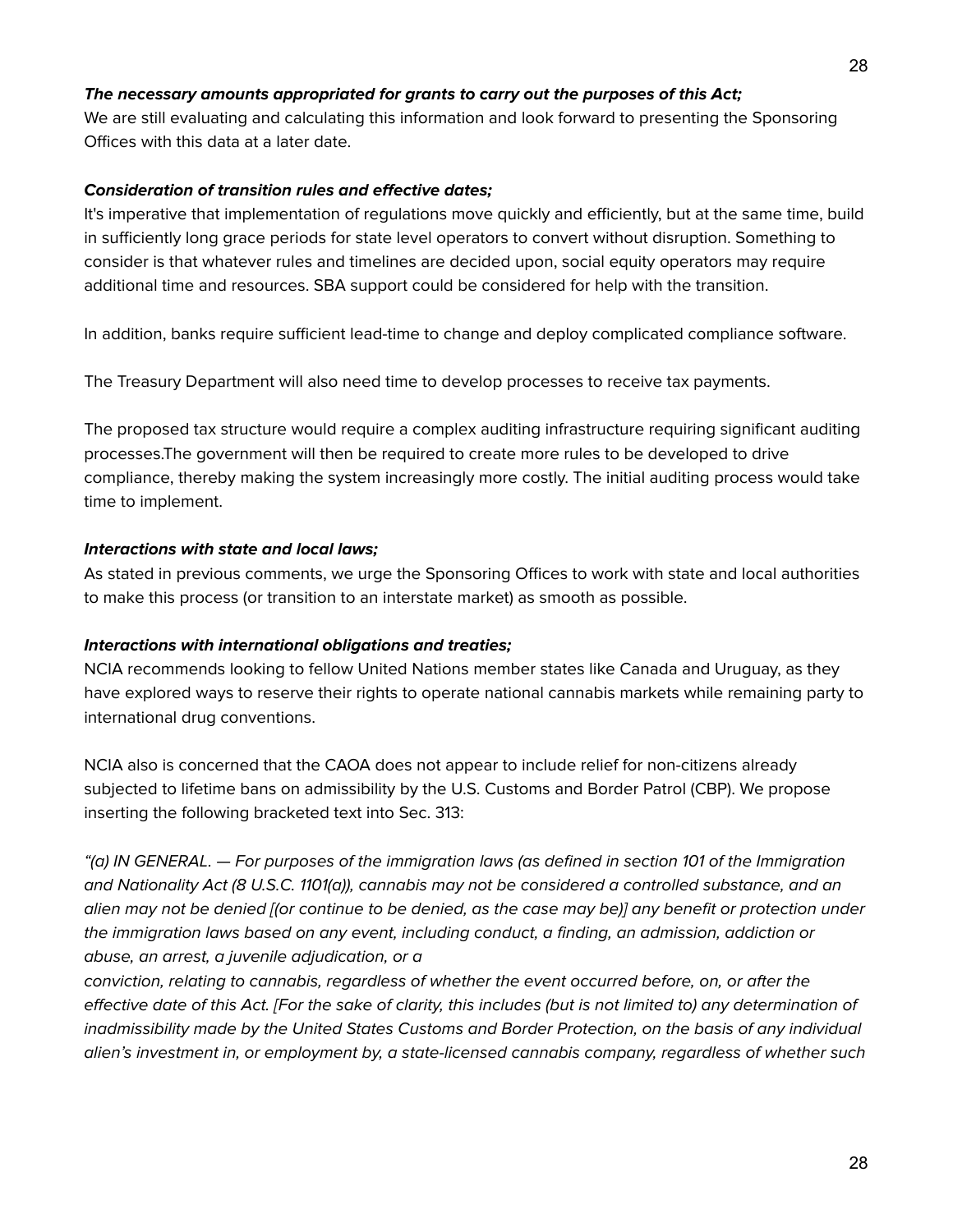determination occurred before, on or after the effective date of this Act; any such determination shall be deemed void and of no further effect as of the effective date of this Act.]"

#### **Interactions and additional considerations regarding hemp;**

There are a few areas of this bill that attempt to address "hemp" and how it interacts with the legal adult-use cannabis market, but they only demonstrate the need to take a closer look at how hemp and cannabis are defined.

Section 511 creates the "Cannabis" section in the Federal Alcohol Administration Act, and in Section 303 would allow hemp that is grown under hemp regulations but "inadvertently" ends up testing higher than 0.3 percent Delta-9 THC, to be transferred to a cannabis operator permitted in the adult-use system. This could have the unintended consequence of incentivizing hemp cultivators to test above 0.3 percent Delta-9 THC and enter into the adult-use market, thus circumventing all the regulations under which cannabis cultivators operate up to that point, which tend to be under much higher standards than hemp cultivation.

NCIA's Scientific Advisory Committee (SAC) has put forth a proposal that NCIA as an organization has not yet had the chance to fully analyze, but believes is worth at least sharing for others to consider. The SAC asserts that the ASTM International terminology as listed in Volume 15.10 for cannabis and hemp related terms be utilized. In particular, they recommend that the definitions in ASTM D8245-19, Standard Guide for Disposal of Resin-Containing Cannabis Raw Materials and Downstream Products, created by ASTM's D37 Committee on Cannabis be used as a starting point.<sup>12</sup> These definitions do not specify a certain concentration of delta-9-tetrahydrocannabinol or Delta-9 THC and the federal definitions follow this example moving forward by removing the 0.3 percent Delta-9 THC concentration requirement from the definition of hemp.

The SAC proposes that the differentiation in the definitions of "hemp" and "cannabis" is focused on the intended usage of hemp or cannabis (the cannabis product). Specifically, differentiating between phytocannabinoid portions and non-cannabinoid portions of the plant. Phytocannabinoid portions of the plant would include all cannabis resin and chemical extracts. Non-cannabinoid portions would include stalks (hurd and bast fibers), spent material, roots, stems, and seeds.

The SAC proposes this change in definition because the phytocannabinoid containing portions of the "hemp plant" can be collected and concentrated into cannabis resin products. Those cannabis resin products can then be utilized to generate tetrahydrocannabinoids through chemical synthesis and conversion. Separating these items (phytocannabinoids and non-phytocannabinoid portions) from each other would help to eliminate confusion surrounding converted cannabis resin products and establish a defined framework for equal treatment of these compounds by the subsequent agencies.

The SAC feels It is important to note that there are definitions for terms such as cannabinoids, phytocannabinoids, cannabis resin, cannabis seed, cannabis stalk, resin cannabis, and resin cannabis

<sup>12</sup> Available at: https://www.astm.org/Standards/D8245.htm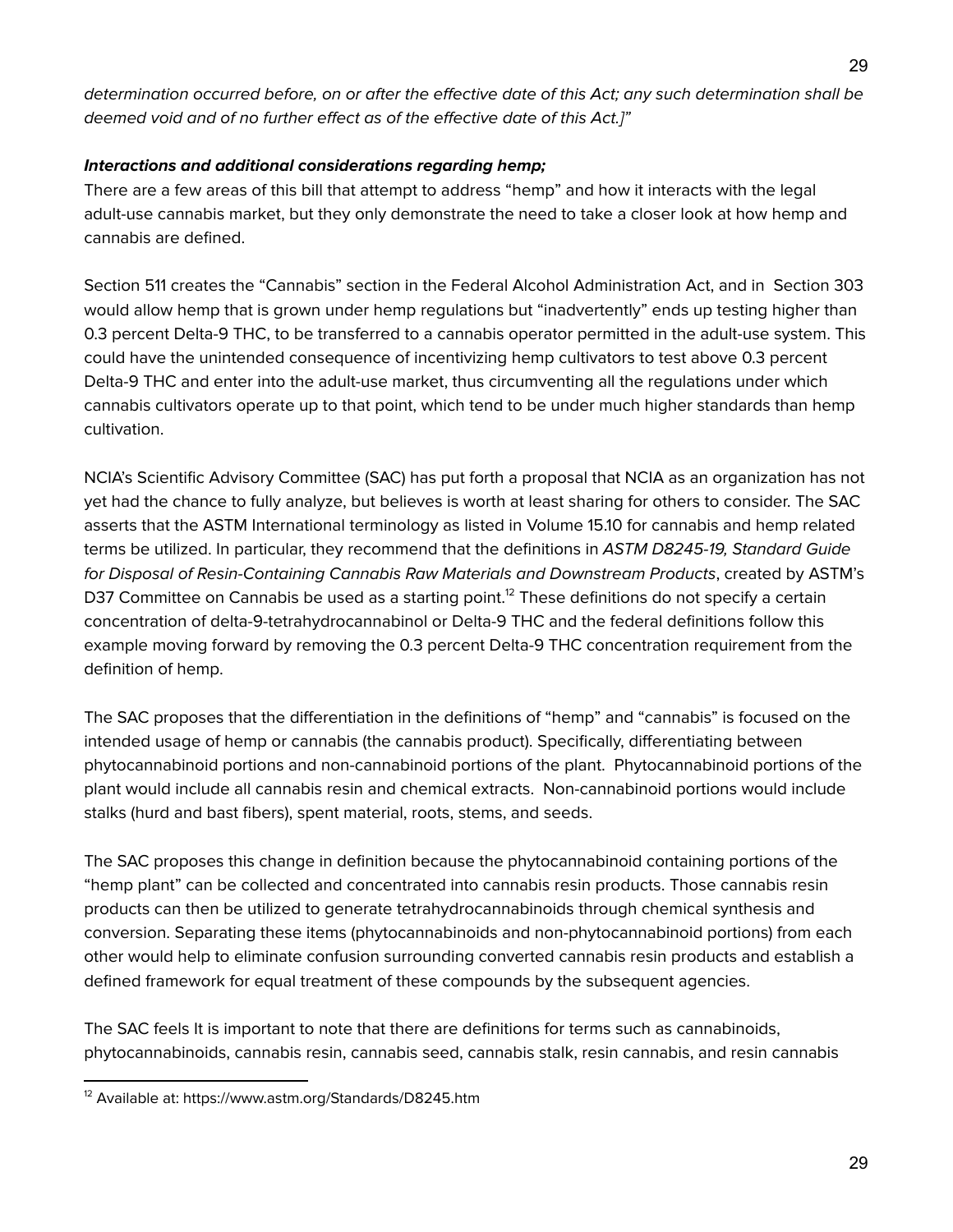product in ASTM D8245-19, Standard Guide for Disposal of Resin-Containing Cannabis Raw Materials and Downstream Products. These updated definitions should also be included in Section 502 for the changes to Section 201 of the FFDCA.

### **Additional opportunities to expand restorative justice and access to capital for historically-disadvantaged entrepreneurs; and**

NCIA's Diversity, Equity, and Inclusion Committee (DEIC) has put forth a proposal that we, as an organization, have not yet had the chance to fully analyze, but believes is worth sharing for others to consider. The DEIC found that authorization and appropriation provisions located within CAOA speaks to funds that have been allocated to Omnibus Crime Control and Safe Streets Act of 1968, however, maintain that this should be re-allocated in its entirety to the Cannabis Opportunity Program in order to more effectively facilitate repairing the harms for communities and individuals negatively affected by the enforcement of prohibition policies. Attention should be paid to ensure that the communities that have been harmed by the War on Drugs do not continue to be penalized via high barriers to entry and exorbitant licensing fees, essentially continuing the impact of those harms.

The DEIC understands the importance of state autonomy, but would also like to point out the unintended perpetuation of the War on Drugs that could result as an unintended consequence of protecting that autonomy. This could result from either states that legalize with unintended consequences, or from states that continue prohibition.

- If individual states impose potency caps that are not consistent with how some consumers actually use the products, this will likely drive efforts of diversion of products from states with high or no potency caps to states with stringent potency caps. The potential for continued targeting of communities that have been harmed by the War on Drugs will be exacerbated by potency caps.
- For states that choose to maintain prohibition, the War on Drugs will potentially continue in those states, with communities that have already been disproportionately impacted likely to continue to be disproportionately impacted. The Committee would like to suggest the Sponsoring Offices consider a way to respect state autonomy, while also ensuring that individuals in states with prohibition do not continue to be targeted in a discriminatory manner nor continue to be brought into the prison system. Search and seizure due to the presence of or the suspicion of the presence of cannabis should no longer be allowed in a country where it has been legalized.
- The Committee recommends an offer of one-time amnesty for legacy operators to bring products from the illicit market into the regulated market, with strong consumer protection guidelines in place for doing so. This would include genetics as well as existing inventory. The goal is to curb unregulated market activity by providing a pathway to the legal market, while also acknowledging the need for restorative justice.

The DEIC would also like to draw attention to participant eligibility in the Cannabis Opportunity Program and the Equitable Licensing Grant Program; the proposed language is limiting and does not consider those who were impacted and subsequently able to prosper in spite of that negative impact. This criteria is potentially limiting, essentially penalizes those who were able to ascend to a certain socioeconomic status, and does not take into account the amount of capital that is needed and required by most